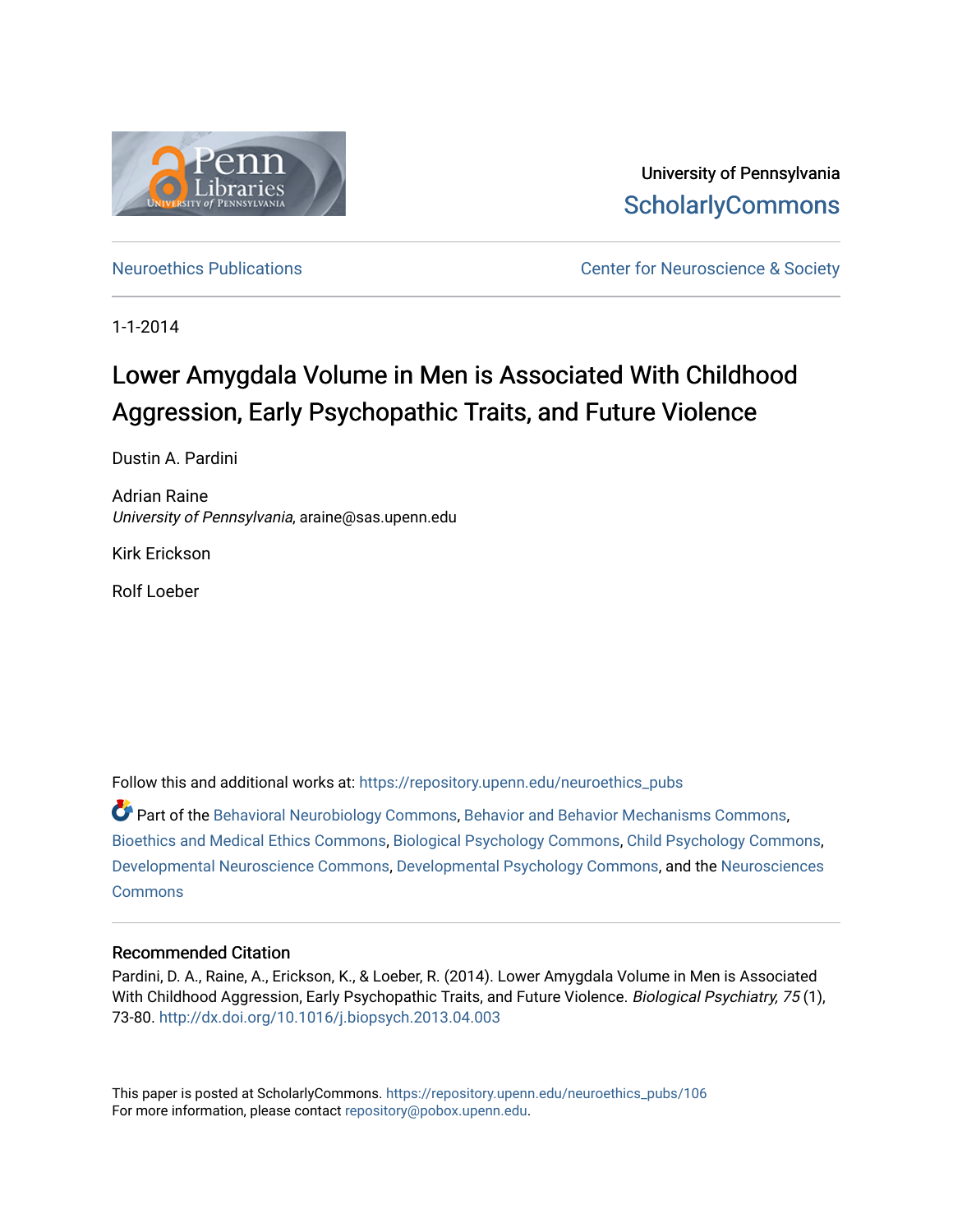## Lower Amygdala Volume in Men is Associated With Childhood Aggression, Early Psychopathic Traits, and Future Violence

### **Abstract**

### **Background**

Reduced amygdala volume has been implicated in the development of severe and persistent aggression and the development of psychopathic personality. With longitudinal data, the current study examined whether male subjects with lower amygdala volume have a history of aggression and psychopathic features dating back to childhood and are at increased risk for engaging in future aggression/violence.

### **Methods**

Participants were selected from a longitudinal study of 503 male subjects initially recruited when they were in the first grade in 1986–1987. At age 26, a subsample of 56 men with varying histories of violence was recruited for a neuroimaging substudy. Automated segmentation was used to index individual differences in amygdala volume. Analyses examined the association between amygdala volume and levels of aggression and psychopathic features of participants measured in childhood and adolescence. Analyses also examined whether amygdala volume was associated with violence and psychopathic traits assessed at a 3-year follow-up.

### **Results**

Men with lower amygdala volume exhibited higher levels of aggression and psychopathic features from childhood to adulthood. Lower amygdala volume was also associated with aggression, violence, and psychopathic traits at a 3-year follow-up, even after controlling for earlier levels of these features. All effects remained after accounting for several potential confounds.

### Conclusions

This represents the first prospective study to demonstrate that men with lower amygdala volume have a longstanding history of aggression and psychopathic features and are at increased risk for committing future violence. Studies should further examine whether specific amygdala abnormalities might be a useful biomarker for severe and persistent aggression.

### Keywords

aggression, amygdala, longitudinal, psychopathy, violence, volume

### **Disciplines**

Behavioral Neurobiology | Behavior and Behavior Mechanisms | Bioethics and Medical Ethics | Biological Psychology | Child Psychology | Developmental Neuroscience | Developmental Psychology | Neurosciences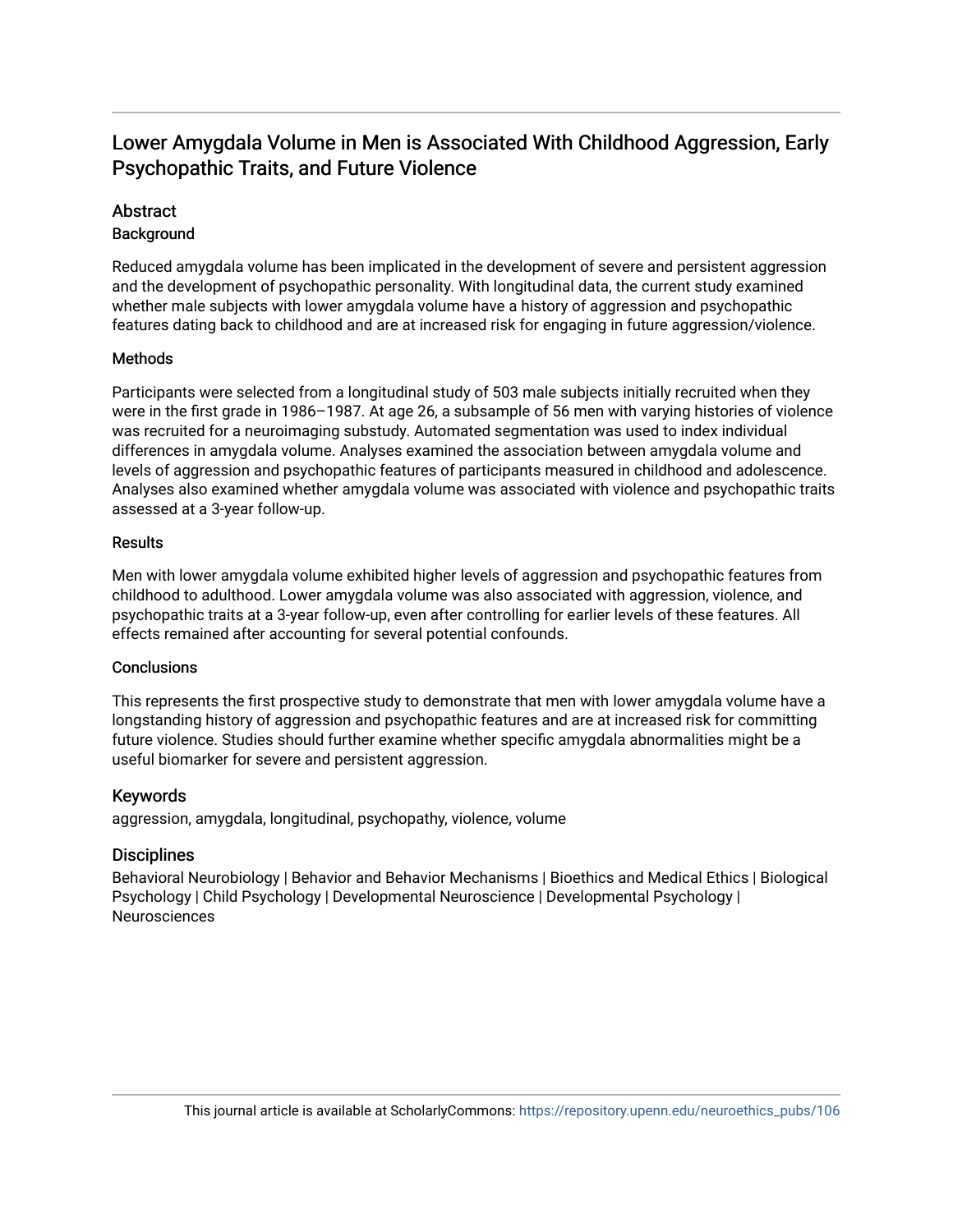Published in final edited form as: *Biol Psychiatry*. 2014 January 1; 75(1): . doi:10.1016/j.biopsych.2013.04.003.

# **Lower Amygdala Volume in Men is Associated with Childhood Aggression, Early Psychopathic Traits and Future Violence**

**Dustin A. Pardini, Ph.D.**, University of Pittsburgh Medical Center, Pittsburgh, PA

**Adrian Raine, Ph.D.**, University of Pennsylvania, Philadelphia, PA

**Kirk Erickson, Ph.D.**, and University of Pittsburgh, Pittsburgh, PA

**Rolf Loeber, Ph.D.** University of Pittsburgh Medical Center, Pittsburgh, PA

### **Abstract**

**Background—**Reduced amygdala volume has been implicated in the development of severe and persistent aggression and the development of psychopathic personality. Using longitudinal data, the current study examined whether males with lower amygdala volume have a history of aggression and psychopathic features dating back to childhood, and are at increased risk for engaging in future aggression/violence.

**Methods—**Participants were selected from a longitudinal study of 503 males initially recruited when they were in the 1<sup>st</sup> grade in 1986–1987. At age 26, a subsample of 56 men with varying histories of violence was recruited for a neuroimaging substudy. Automated segmentation was used to index individual differences in amygdala volume. Analyses examined the association between amygdala volume and the participants' levels of aggression and psychopathic features measured in childhood and adolescence. Analyses also examined whether amygdala volume was associated with violence and psychopathic traits assessed at a 3-year follow-up.

**Results—**Men with lower amygdala volume exhibited higher levels of aggression and psychopathic features from childhood to adulthood. Lower amygdala volume was also associated with aggression, violence, and psychopathic traits at a 3-year follow-up, even after controlling for earlier levels of these features. All effects remained after accounting for several potential confounds.

**Conclusions—**This represents the first prospective study to demonstrate that men with lower amygdala volume have a longstanding history of aggression and psychopathic features, and are at increased risk for committing future violence. Studies should further examine whether specific amygdala abnormalities may be a useful biomarker for severe and persistent aggression.

Financial Disclosures

<sup>© 2013</sup> Society of Biological Psychiatry. Published by Elsevier Inc. All rights reserved.

Corresponding Author: Dustin Pardini, Ph.D., University of Pittsburgh Medical Center, Sterling Plaza, Suite 408, 201 North Craig Street, Pittsburgh, PA 15213.

The authors reported no biomedical financial interests or potential conflicts of interest.

**Publisher's Disclaimer:** This is a PDF file of an unedited manuscript that has been accepted for publication. As a service to our customers we are providing this early version of the manuscript. The manuscript will undergo copyediting, typesetting, and review of the resulting proof before it is published in its final citable form. Please note that during the production process errors may be discovered which could affect the content, and all legal disclaimers that apply to the journal pertain.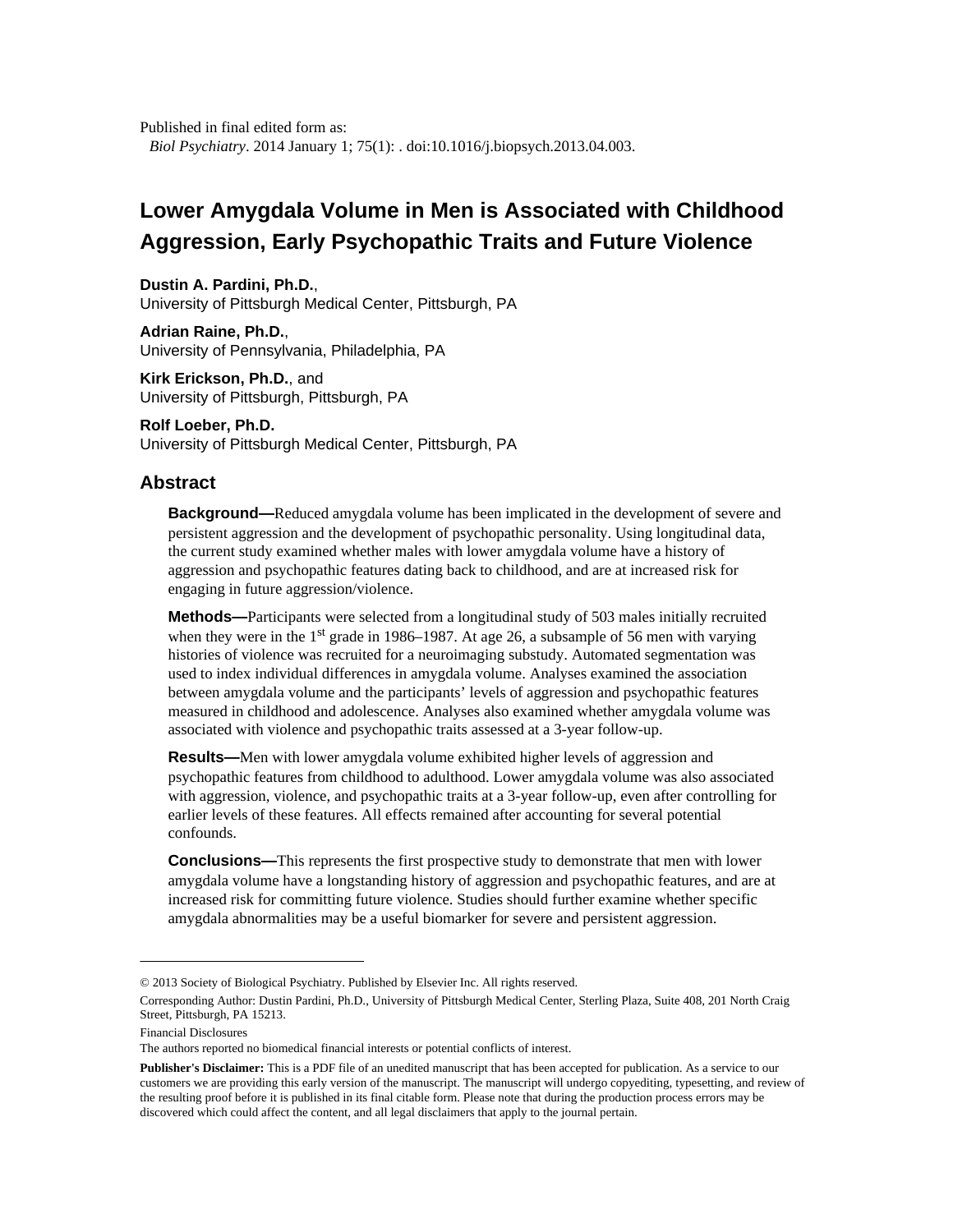#### **Keywords**

amygdala; volume; psychopathy; violence; aggression; longitudinal

### **Introduction**

Severe antisocial and violent behavior has been linked to dysfunctional amygdala reactivity during a wide variety of emotional processing tasks (1, 2). Additionally, lower amygdala volume has been associated with aggression and psychopathic personality traits in children and adults (3–6). As such, amygdala volume may be a useful biomarker for delineating individuals at risk for exhibiting early emerging and persistent aggression and psychopathic personality features. However, no published longitudinal studies have examined whether amygdala volume is associated with psychopathic features and aggressive behavior measured from childhood into adulthood, or determined whether amygdala volume is associated with future violence. This study will leverage longitudinal data spanning an average of 22-years to comprehensively examine whether adult males with low amygdala volume have a longstanding developmental history of aggression and psychopathic features that persists into the future.

#### **Amygdala Volume and Types of Aggression**

The amygdala plays an important role in several aspects of emotion processing that have important implications for understanding the development of severe aggression (7). Individuals with damage to the amygdala often have problems recognizing distress cues in others and have difficulties establishing conditioned fear responses (7), and similar impairments have been observed in individuals with a high propensity for violence (1). Although structural studies have linked lower amygdala volume to aggressive behaviors (5, 6, 8), null findings have been reported  $(9-11)$ . However, many prior studies did not identify males with an early emerging and persistent history of violence, a unique subgroup whose antisocial behavior may be driven in part by neurobiological abnormalities (12).

The inconsistent findings regarding amygdala volume may have also resulted from a failure to distinguish between aggression that is impulsive-affective-reactive (IAR) versus predatory-instrumental-proactive (PIP). IAR aggression is characterized by explosive anger outbursts in response to perceived threat or provocation, while PIP aggression involves goaldirected acts of violence typically committed with little emotional arousal (13). The amygdala is believed to play a role in both IAR and PIP aggression, albeit in different ways. Specifically, the amygdala is involved in the detection of emotionally salient information, particularly cues of potential threat/danger (7). Individuals with high IAR aggression overinterpret ambiguous social cues as hostile (14) and exhibit exaggerated amygdala responding when viewing emotionally ambiguous (6) and angry (15) facial expressions. Additionally, lower amygdala volume has been linked with higher IAR aggression (6) and trait anger (6, 16). In contrast, blunted amygdala reactivity to punishment and others' distress are believed to drive PIP aggression (13). Although a recent study found that PIP aggression was not associated with amygdala reactivity to fearful distress in others, it was associated with lower amygdala gray matter concentration (6).

#### **Amygdala Volume and Psychopathic Traits**

Amygdala abnormalities may play an important role in understanding violent behavior among men with psychopathic traits (1). Psychopathy includes a set of interpersonal (e.g., deceitful, manipulative), affective (e.g., callous, unemotional), and impulsive (e.g., thrillseeking, irresponsible) features that are associated with chronic antisocial behavior (17, 18).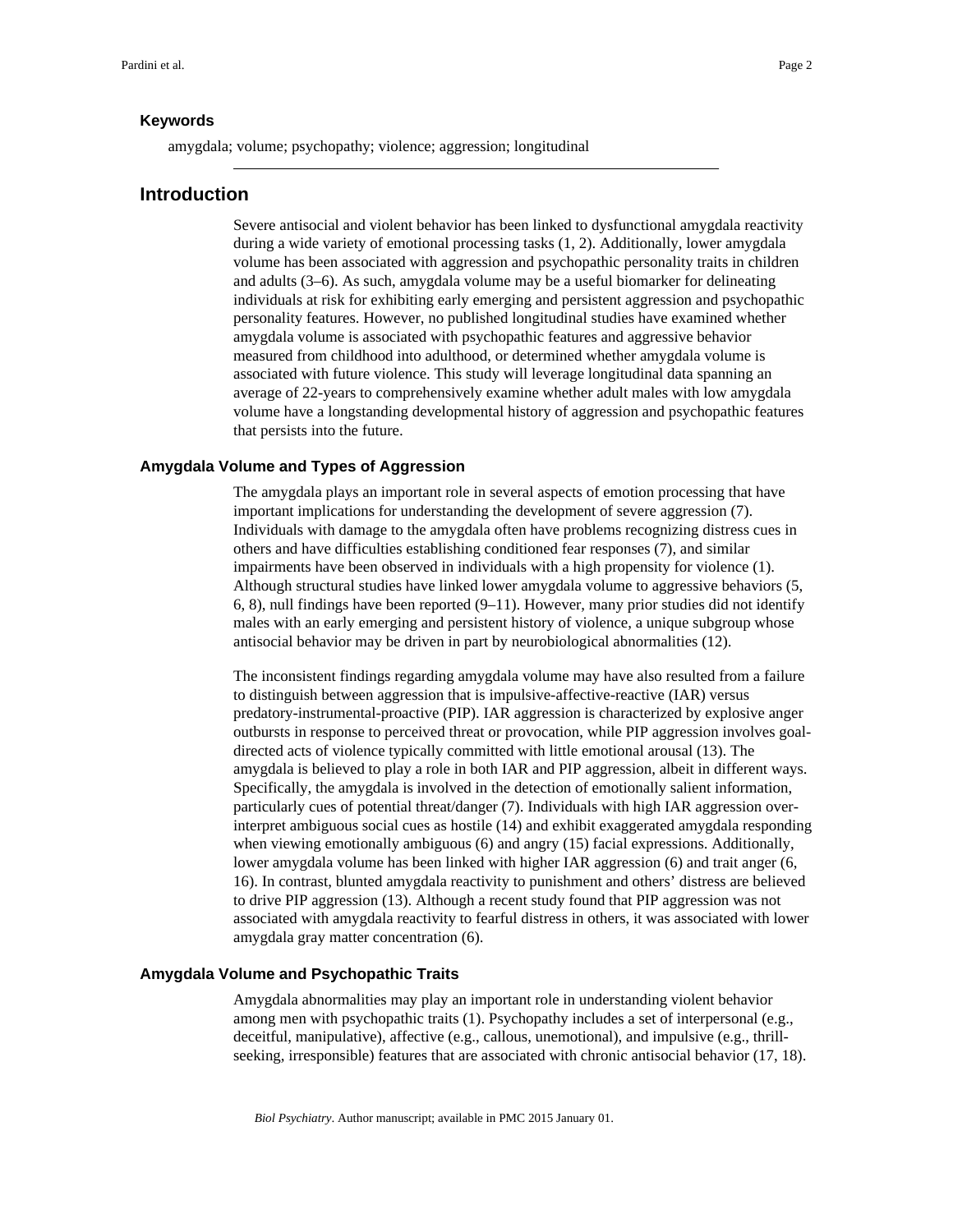Psychopathic features have been associated with reduced amygdala reactivity to numerous emotional stimuli (e.g., punishment cues, others' distress), and these deficits putatively underlie the interpersonal/affective features of psychopathy (1, 2, 19, 20). However, structural studies linking amygdala volume with psychopathic traits have been mixed, with some reporting reduced gray matter volume (3, 4, 21), and others reporting non-significant associations (6, 11, 22).

#### **Current Study**

There are several limitations in the literature regarding the association between amygdala volume and features of aggression and psychopathy. First, it is not clear if men with a longstanding history of violence and psychopathic features spanning from childhood to early adulthood have lower amygdala volume. Second, no studies have examined whether lower amygdala volume is associated with IAP and/or PIP types of aggression in both adolescence and adulthood. Third, no published studies have examined whether men with reduced amygdala volume are at risk for *future* violence and exhibiting persistent psychopathic features. The current study will be the first to link adult amygdala volume with aggression, violence, and psychopathic traits repeatedly assessed across a 22-year period from childhood to adulthood.

### **Methods and Materials**

#### **Participants**

Participants were 56 men recruited from the youngest cohort of the Pittsburgh Youth Study (PYS). The youngest cohort of the PYS consists of 503 boys selected from 1st graders attending the Pittsburgh public schools in 1986–87. PYS participants were recruited following an initial screening assessment that measured the boys' antisocial behaviors using a combination of parent, teacher, and self-report instruments. Boys who scored within the upper 30% on the screening (*n*=256), as well as a roughly equal number of boys randomly selected from the remaining 70% of the distribution (*n*=247) were selected for longitudinal follow-up. The racial composition of the follow-up sample is predominately Caucasian (40.6%) and African-American (55.7%). The first assessment took place when boys averaged 7.46 years of age (SD=.55). Assessments occurred every six months for four years, with annual assessments occurring for the next nine years. Two additional assessments were conducted when the men averaged  $25.78$  (SD=.96) and  $29.25$  (SD=1.11) years of age. All procedures were approved by the University of Pittsburgh IRB, and informed consent was obtained from all adult participants (23).

#### **Neuroimaging Substudy**

At age 26, a subsample of 56 men from the PYS with a history of chronic serious violence (CSV; *n*=20), transient serious violence (TSV; *n*=16), and no serious violence (NSV; *n*=20) were recruited for a neuroimaging substudy. The groups were delineated based on selfreport assessments and official criminal records. Items from the Self-Report of Delinquency (SRD)(24) were used to assess past-year serious violence (i.e., rape, robbery, gang fighting, attacking with a weapon or to seriously hurt/kill) across assessments spanning ages 10–19 and again at age 26, just prior to the imaging assessment. At age 26, a 15-item Violence History Questionnaire (VHQ) (25) collected more detailed information about serious violence in the past year (e.g., kidnapping). Criminal charges for violence (e.g., homicide, robbery) were collected using juvenile, Pennsylvania state, and federal records. Groups were delineated as follows: 1) CSV men self-reported or were charged with violence across 4+ years; 2) TSV men self-reported or were charged with violence between 1–3 years; and 3) NSV men had no history of serious violence. Exclusion criteria included: 1) a prior history of a psychotic disorder according to the Diagnostic Interview Schedule for DSM-IV (26); 2)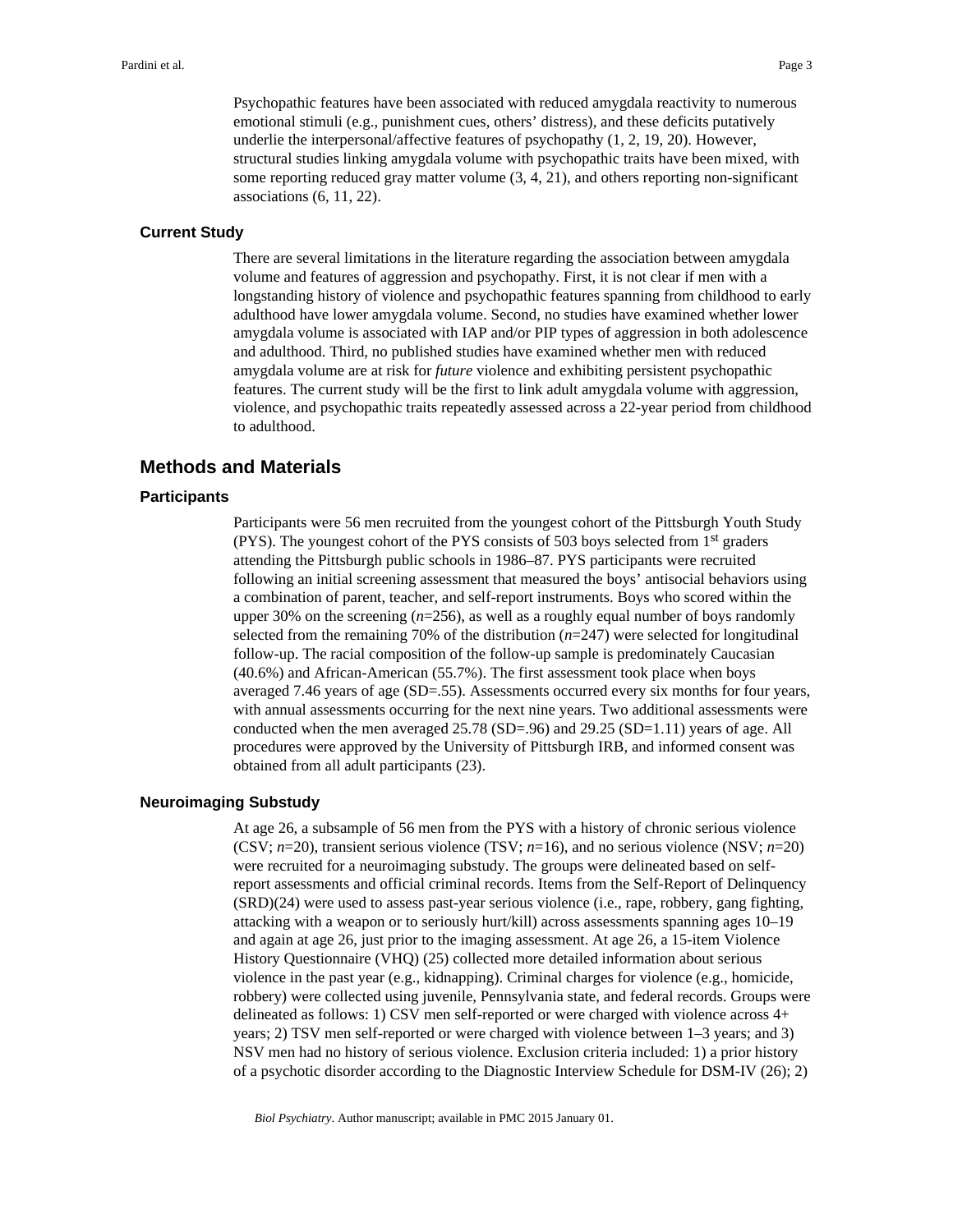use of psychotropic medications; 3) history of neurological disease, structural brain injury, post-concussive syndrome, and/or cardiovascular disease; 4) a full scale IQ below 70 on the Weschler Abbreviated Scale of Intelligence (27); and 5) current incarceration. Attempts were made to equate the groups on age, handedness, intelligence, and race.

#### **Structural Data Acquisition**

Participants completed a series of functional and structural neuroimaging scans using a 3.0 Tesla Siemens Allegra MRI scanner. The current study is based upon structural images obtained using high-resolution T1-weighted 3D gradient echo imaging with an SPGR sequence: axial plane,  $TR=1630$ ms,  $TE=2.48$ ms, flip angle $=8^\circ$ , number of excitations=1; bandwidth=210 Hz/pixel; echo spacing=6.8ms; matrix=256x256, FOV=204mm, 224 slices, .8mm isotropic thickness, 0mm gap.

#### **Segmentation of Amygdala Volume**

Segmentation and volumetric analysis of the amygdala was performed using FMRIB's Integrated Registration and Segmentation Tool (FIRST) in FMRIB's Software Library (FSL) version 4.1 (28). FIRST is a semi-automated subcortical segmentation tool that uses active shape and appearance models within a Bayesian framework based on information obtained from 336 manually-labeled T1 images (28). The 336 manually segmented and labeled T1-weighted brains have been parameterized as surface meshes and modeled as a point distribution model. FIRST searches through linear combinations of shape modes of variation for the most probable shape instance given the observed intensities in an individual's T1 image. Deformable surfaces are used to automatically parameterize the volumetric labels in terms of meshes. These surfaces are constrained to preserve point correspondence across the training data. Volumetric labels are parameterized by a 3D deformation of a surface model based on multivariate Gaussian assumptions. FIRST segmentation of subcortical structures has demonstrated median Dice overlaps with manual tracings from .70–.90, which is comparable or better than other automated methods (28).

FIRST processing was conducted using standardized procedures (28). Initially, the subcortical regions are separated from the rest of the cortex and white matter using a twostage affine registration process that aligns the whole-head from native space to a standard space template (MNI152). Next a subcortical mask within the MNI space is used to achieve a more refined and robust alignment with the subcortical structures. An inverse transformation then brings the image back into native space, allowing for subsequent segmentation to be conducted with the original voxel intensities. Subcortical structures are segmented based on a Bayesian Appearance Model derived from the manually-traced training images using 50 modes of variation. The modes of variation are optimized based on leave-one-out cross-validation on the training set. Boundary correction takes place for each structure, and voxels are classified as belonging to a structure based on a statistical probability (z-score > 3.00; *p*<.001).

All segmentations were visually checked by a study investigator (K.E.) blind to participant characteristics with approximately 10 years of experience in neuroanatomy and segmentation techniques of MRI data. These checks confirmed that each segmentation was adjacent to the lateral ventricle and temporal horn, located anterior and slightly dorsal to the hippocampus, and demarcated from the hippocampus by the alveus and subiculum (see Figure S1). Average left and right amygdala volumes were then extracted for each subject and were z-scored prior to analyses to place them on a standard metric (i.e., standard deviation units). To control for overall intracranial volume (ICV), the sum of gray, white, and cerebrospinal fluid volumes was calculated using FIRST.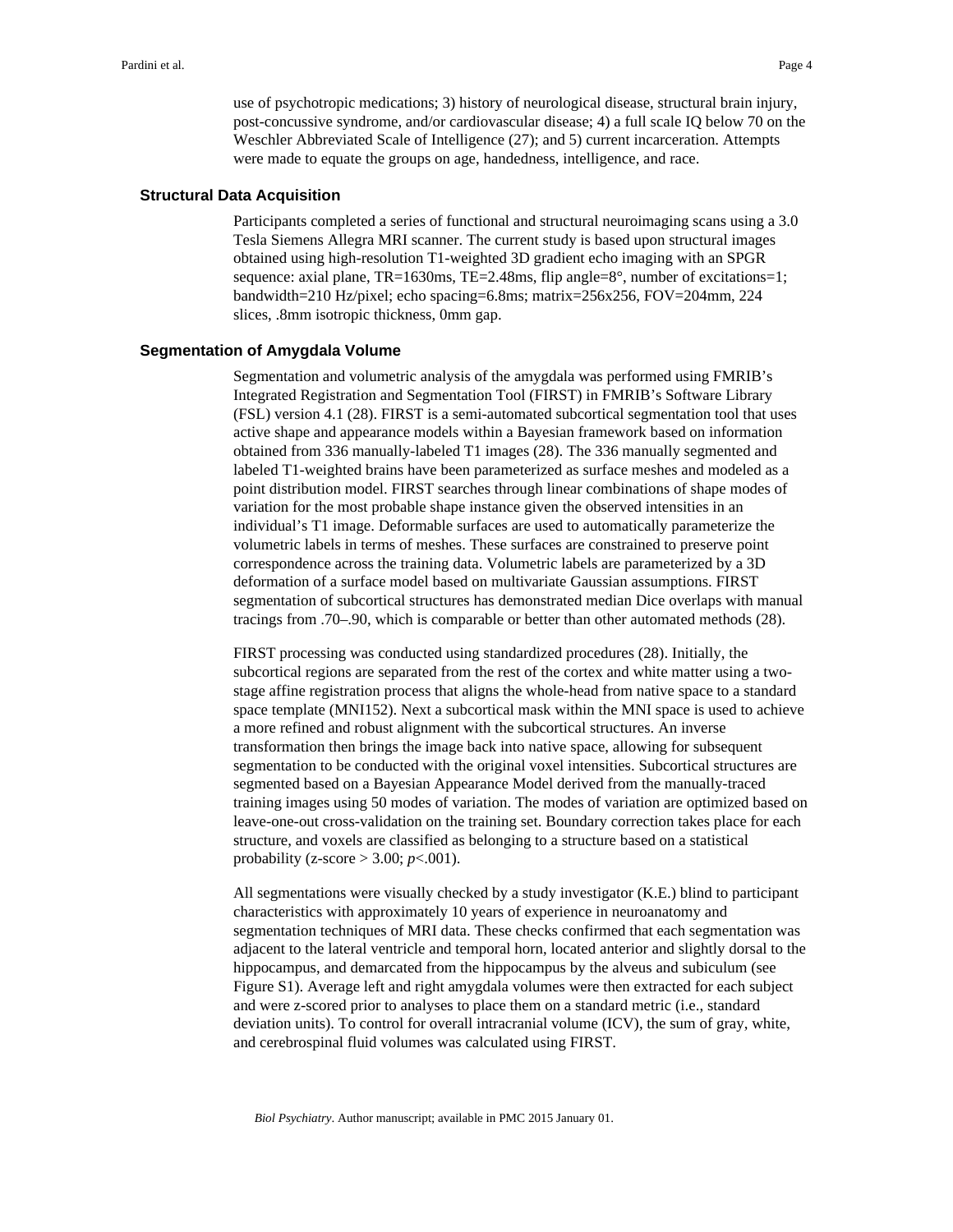#### **Measures**

**Childhood Measures (Mean Age 7.5 to 11)—**Childhood levels of aggression and psychopathic features were measured using the Teacher Report Form (TRF) (29). The first 8 assessments (which occurred every 6 months) were used to cover early to late childhood. The aggressive behavior syndrome scale from the TRF was used to measure early physical fighting, threatening, and argumentativeness (29). Items from the TRF, and supplemental items added by the study originators, were used to assess the interpersonal/affective features of psychopathy in children. This interpersonal callousness (IC) scale has demonstrated evidence of reliability and construct validity in previous studies (30, 31). The TRF anxious/ depressed and attention problems subscales were used to statistically control for problems that often co-occur with antisocial behavior.

**Adolescent Measures (Mean Age 16)—**Self-reported psychopathic traits and reactive/ proactive aggression were collected at a single assessment in adolescence. The self-reported Child Psychopathy Scale - Revised (CPS-R) (32) is a validated measure assessing the affective, interpersonal, and unstable lifestyle components of psychopathy in adolescents. The self-reported Reactive and Proactive Aggression Questionnaire (33) contains two validated subscales assessing predatory/planned aggression and affective/impulsive aggression. The Youth Self-Report (YSR) (34) aggression subscale was used to measure combative behaviors, such as physical fighting, threating, and argumentativeness. The anxious/depressed and attention problems subscales from the YSR were used to control for problems that often co-occur with antisocial behavior.

**Assessment Concurrent with Structural Scan (Mean Age 26)—**The short form of the Self-Report of Psychopathy-III (SRP-III-SF) (35) was administered to assess the interpersonal, affective, and erratic lifestyle dimensions of psychopathy. The SRP-III-SF subscale assessing prior criminal behaviors was not administered. This measure has shown evidence of reliability and construct validity with adult males (36, 37). The aggression subscale from the Adult Self-Report (ASR) (38) and the verbal/physical aggression subscales from the Aggression Questionnaire-Short Form (AQ-SF) (39) assessed behaviors associated with aggression, hostility, and anger toward others. Additionally, the Impulsive-Premeditated Aggression Scale (40) measured the extent to which acts of aggression committed by participants involved uncontrolled anger outbursts (i.e., IAR aggression) or were part of a planned strategy to achieve a desired outcome (i.e., PIP aggression). The anxious/depressed subscale of the ASR and the total score from the Adult ADHD Self-Report Scale (ASRS) (41) were used to control for problems that often co-occur with antisocial behavior.

**Post-Scan Follow-Up (Mean Age 29)—**At the post-scan assessment, participants completed the physical/verbal aggression subscales from the AQ-SF and subscales from the SRP-III-SF. They were also re-administered the SRD which asked whether they had engaged in several violent acts (i.e., rape, robbery, attacking with a weapon or to seriously hurt, physical fighting) since their last interview. This self-report information was supplemented by official criminal record data collected from PA state and federal sources. Participants were considered violent since the structural scan if they self-reported violence and/or were charged with a violent crime during the follow-up period.

**Potential Confounds—**At the structural scan, information was collected on several potential confounds. The retrospective Childhood Trauma Scale (CTS) (42) assessed the amount of abuse and neglect the men experienced in childhood. A Health History Questionnaire assessed for a prior history of psychotropic medication use and mild traumatic brain injury (i.e., concussion). The DIS assessed for a lifetime history of affective, anxiety,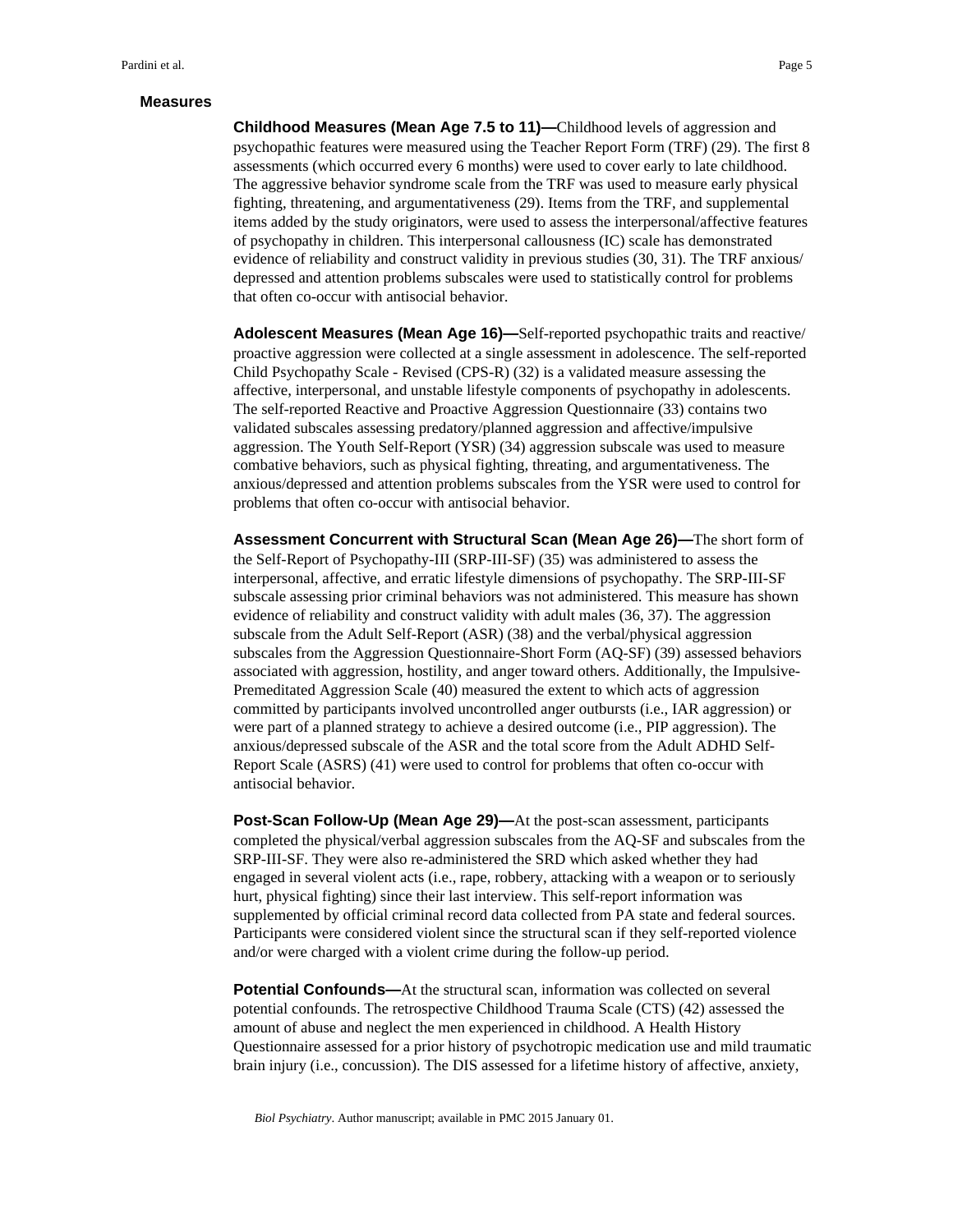and substance use disorders. The Edinburgh Handedness Inventory (43) classifies participants as being either right or mixed/left handed. Any prior history of prison incarceration was collected from the PA Department of Corrections.

#### **Data Analysis Plan**

First, an ANOVA was used to compare men with a history of CSV, TSV, or NSV in terms of left and right amygdala volume. Linear regression was then used to examine the association between amygdala volume and individual differences in aggressive/psychopathic features at the time of the scan using the entire sample.

Next, analyses examined the association between amygdala volume and early aggression/ psychopathic features across all participants. Population-average generalized estimating equations (GEE) were used for the repeated measurements of aggression/psychopathic features in childhood. An exchangeable correlation structure among the repeated assessments was specified. Ordinary linear regression was used to examine the association between amygdala volume and aggression/psychopathic traits at the single assessment point in adolescence.

A final set of analyses using all participants examined amygdala volume as a predictor of post-scan outcomes. Linear regression models were used for the outcomes of aggression and psychopathic traits at follow-up. Levels of these features at the time of the scan were included as covariates. A logistic regression using a penalized likelihood estimator appropriate for small samples (44) was used to examine whether amygdala volume was associated with any post-scan violence. The number of years men had engaged in serious violence prior to the scan was included as a covariate in this model.

Several covariates of no interest were considered as potential confounds, including total intracranial volume, race, age, handedness, and IQ, as well as a prior history of childhood maltreatment, concussion, prior incarceration, psychotropic medication use, internalizing disorders, substance abuse, and substance dependence. Within each developmental period, scales assessing co-occurring depression/anxiety and inattention/hyperactivity were also considered as potential confounds. For analyses focusing on post-scan violence, the number of days that elapsed between the neuroimaging scan and the follow-up data collection was included as a covariate. Potential confounds were entered into each model prior to the inclusion of amygdala volume using a backward stepwise procedure, with a liberal threshold of retaining predictors with a  $p$ -value  $\ldots$ 15.

### **Results**

Descriptive statistics for the study groups are presented in Table 1. Correlations between all measures assessing aggression and psychopathic traits are presented in Table S1.

#### **Behaviors Assessed Concurrent with Structural Scan**

There were no significant differences in left amygdala volume between NSV (*M*=1597, *SD*=295), TSV (*M*=1489, *SD*= 302), and CSV (*M*=1587, *SD*=312) men (*F*[2,53]=.66, *p*=. 52). Right amygdala volume also did not significantly differ between NSV (*M*=1806, *SD*=429), TSV (*M*=1710, *SD*= 362), and CSV (*M*=1668, *SD*=286) men (*F*[2,53]=.75, *p*=. 48). However, dimensional analyses using all participants indicated that lower left and right amygdala volume was associated with higher ASR aggression and higher levels of premeditated aggression (see Table 2). Lower left amygdala volume was also associated with higher levels of IAR aggression. Amygdala volume was not significantly related to verbal/physical aggression measured using the AQ-SF and overall levels of psychopathic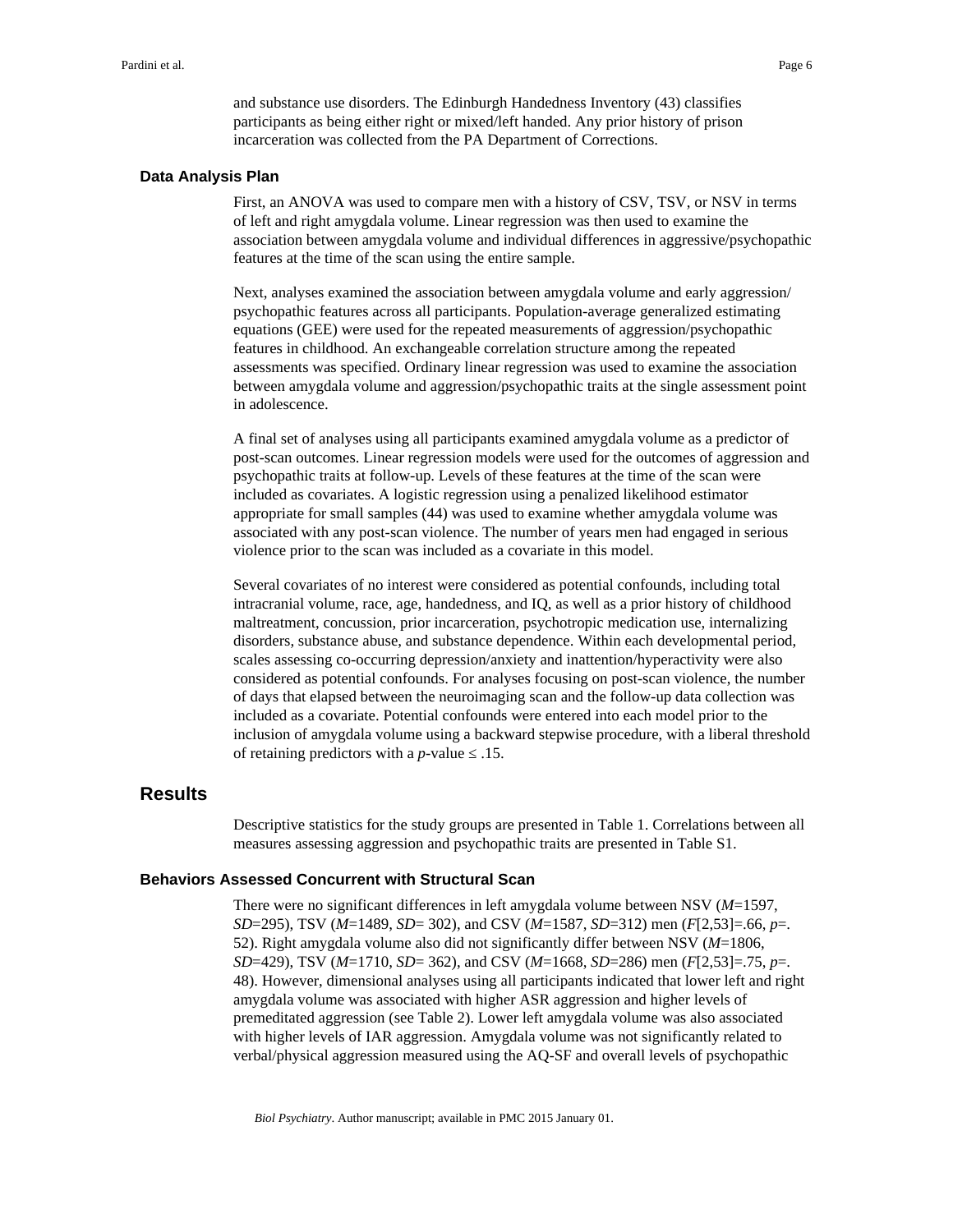traits. Moreover, none of the facets of psychopathy were significantly associated with amygdala volume (*p*s > .20).

### **Behaviors Assessed in Childhood and Adolescence**

Lower amygdala volume was significantly associated with measures of aggression and psychopathic features collected in childhood and adolescence (see Table 3). Lower left amygdala volume was associated with higher teacher-reported aggressive behaviors and interpersonal callousness across childhood. Lower right amygdala volume was associated with higher proactive aggression and overall psychopathic features in adolescence. In terms of the latter, right amygdala volume was significantly associated with the affective dimension (β=−.29, *p*<.05) of psychopathy, but not the interpersonal (β=−.16, *p*=.28) and lifestyle (β=−.20, *p*=.10) facets.

#### **Post-Scan Outcomes**

There were 21 men (37.5%) who engaged in violence across the post-scan follow-up, which included 5% of men in the NSV group  $(N=1)$ , 37.5% of men in the TSV  $(N=6)$ , and 70% of men in the CSV group (*N*=14). Lower left and right amygdala volumes were associated with an increased risk of committing violence, higher verbal/physical aggression, and increased psychopathic features at the follow-up, even after accounting for prior levels of these behaviors and potential confounds (see Table 4, *p*Figures 1–2). In terms of psychopathy facets, left amygdala volume was significantly associated with the lifestyle  $(\beta = -0.24, \langle .05 \rangle)$ dimension, but this effect only approached significance for the interpersonal (β=−.21, *p*=.05) and affective ( $\beta$ = -.25, *p*=.06) dimensions. In contrast, right amygdala volume was associated with the interpersonal dimension ( $β = -.22$ ,  $p < .05$ ), but not the affective ( $β = -.20$ , *p*=.11) and lifestyle (β= −.16, *p*=.14) facets.

#### **Supplemental Analyses**

When analyses were re-run excluding non-right handed men ( $N=5$ ), the primary results were largely unchanged (see Table S2). To examine whether the findings exhibited evidence of anatomical specificity relative to nearby limbic regions, all analyses were re-run using right and left hippocampal volumes extracted using FIRST as predictors (see Table S3). Lower right hippocampal volume was associated with higher aggression on the ASR at the time of the scan. However, when right amygdala and hippocampal volumes were simultaneously entered as predictors of this outcome, amygdala volume remained a significant predictor ( $\beta$ = −.31, *p*<.05) and hippocampal volume became non-significant (β= −.08, *p*=.43).

### **Discussion**

Although amygdala volume did not distinguish between men grouped according to whether or not they engaged in prior serious violence, men with lower amygdala volume exhibited higher levels of aggressive behavior and psychopathic features from childhood to early adulthood. Moreover, lower amygdala volume was associated with PIP aggression in adolescence and young adulthood. More importantly, this is the first study to demonstrate that adult men with lower amygdala volume were at increased risk for exhibiting *future* aggression, violence, and psychopathic traits, even after controlling for earlier levels of these features and several potential confounds. These results suggest that men with lower amygdala volumes have a longstanding developmental history of heightened aggression and psychopathic features dating back to early childhood.

Lower amygdala volume was associated with higher psychopathic features measured using multiple informants from childhood to adulthood. A growing number of studies have reported associations between psychopathic traits and lower amygdala volume (3, 4, 6). This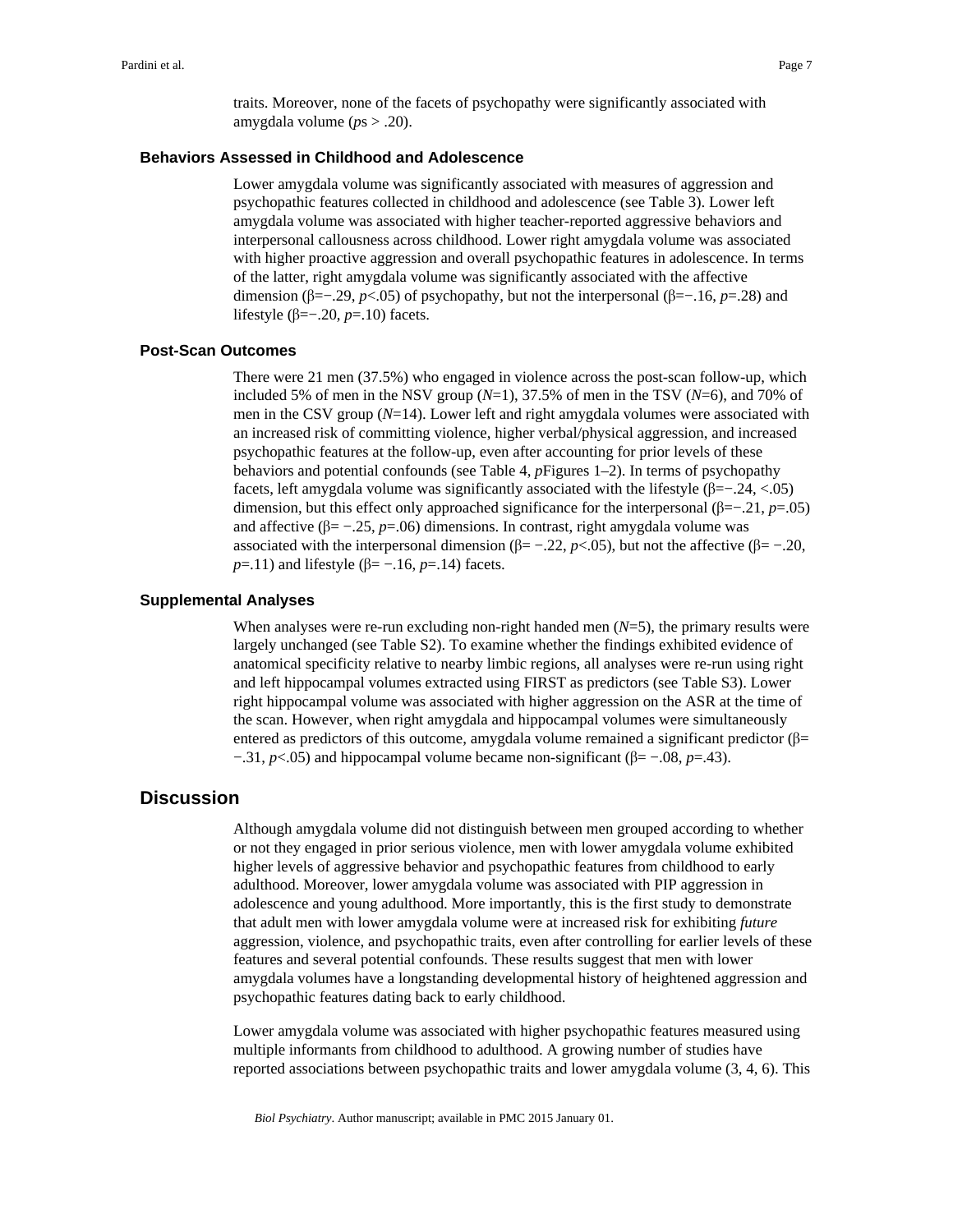is the first longitudinal study to link lower amygdala volume to the interpersonal and/or affective features of psychopathy in childhood, adolescence, and adulthood. However, reduced amygdala volume was also associated with the impulsive lifestyle dimension of psychopathy at the adult follow-up. While some prior studies have found that lower amygdala volume is associated with all dimensions of psychopathy (3, 4), others have reported significant associations with just the unstable/antisocial lifestyle components (6). Together, these findings suggest that lower amygdala volume may be most robustly associated with the higher-order construct of psychopathy, rather than specific facets of the disorder.

Amygdala volume was not significantly associated with psychopathic features measured at the time of the neuroimaging scan. This lack of hypothesized association may have occurred because psychopathic traits were measured using self-report rather than interviewer ratings on the Psychopathy Checklist-Revised (45). However, the SRP-III-SF has shown evidence of construct validity in previous studies (36, 37), including being linked to reduced amygdala reactivity to fearful faces (36). This inconsistency could also be due to a lack of high temporal stability in psychopathic traits over periods of several years (46–48), with the current study finding only a moderate correlation (*r*=.50) between psychopathic features measured at age 26 and 29 (see Table S1). This instability is likely due to a combination of measurement error and "true" change in psychopathic features over time, and the former may have led to the inconsistent findings (49). In light of these issues, the fact that lower amygdala volume was related to psychopathic traits assessed using different informants across disparate developmental periods is particularly striking.

Lower amygdala volume was associated with increased aggression from childhood to adolescence, and an increased risk for engaging in future aggression and violence in adulthood. It was also associated with both PIP and IAR aggression in adulthood, but only with PIP aggression in adolescence. As with psychopathy, some inconsistencies were observed across measures assessing aggression/violence at different developmental periods. For example, amygdala volume did not differentiate men who varied in terms of the number of years in which they engaged in serious violence. This subgrouping method did not seem to accurately delineate the continuum of aggressive personality traits in men. Specifically, men in the CSV and TSV groups exhibited similar levels of aggression on several rating scales at the time of the scan. Additionally, placing all men without a history of serious violence in a single group overlooked individual differences in minor aggression. In general, the findings indicate that amygdala volume is most robustly associated with the larger continuum of aggressive behaviors, which is consistent with findings from studies using healthy adult populations (16, 50).

#### **Limitations**

The results from this study must be interpreted cautiously due to some methodological limitations. The current sample consisted solely of men, making it unclear whether the results will generalize to women. Gray matter volume was also measured at a single assessment in early adulthood. As such, it is unclear whether low amygdala volume preceded the development of childhood and adolescent aggression and psychopathic features. The current study also focused exclusively on amygdala volume since this region has been consistently implicated in development of severe antisocial behavior (1, 4). Although the findings did not translate to a nearby limbic region in supplemental analyses (i.e., hippocampus), structural differences in other brain regions may also be related to the phenotypes examined here. Similarly, future studies should examine whether manual tracings and surface-based methods for delineating more fine-grained differences in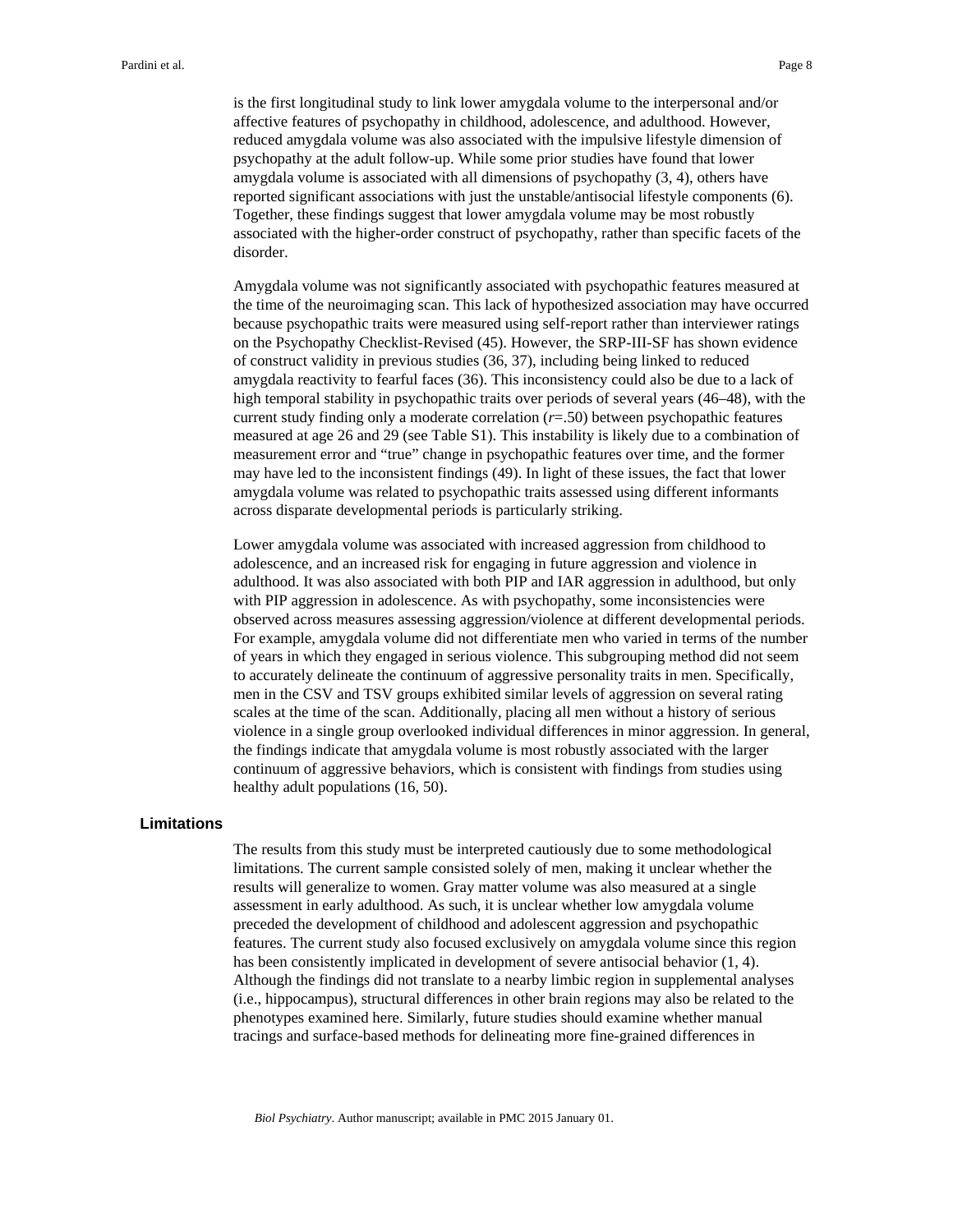amygdala nuclei morphology (e.g., basolateral complex) may help to better identify individuals at risk for developing aggression and psychopathic features (4).

While the current study involved theoretically focused analyses and controlled for numerous potential confounds, several outcomes were examined due to the longitudinal nature of the data. The use of multiple comparisons corrections is often debated, as these corrections increase the chance of making type II errors that minimize truly important findings and require the use of large samples (which are often prohibitively expensive in neuroimaging research) to detect modest effect sizes (51–54). Although the current results indicated a consistent negative association between amygdala volume and measures of aggression/ psychopathic features, a strict Bonferroni correction would make the critical alpha level = . 002 (.05/28). At this threshold, only the association between amygdala volume and aggressive behavior at the time of the scan would reach significance (see Table 2). As such, future studies with larger samples are needed to further validate these results.

#### **Conclusions**

This is the first study to demonstrate that lower amygdala volume is associated with features of aggression and psychopathy spanning from childhood to young adulthood. It is also the first investigation to demonstrate that lower amygdala volume is a significant risk factor for future violent behavior. Other investigators have found that children with deficient fear conditioning are at an increased risk for exhibiting adult criminal behavior, with abnormalities in the amygdala speculated to drive this association (55, 56). Although studies replicating these types of findings are needed, amygdala dysfunction may turn out to be an important biomarker for the development of severe and persistent aggression (56). However, multiple socio-contextual factors influence the development of antisocial behavior, and the relative influence that amygdala abnormalities play in the emergence and persistence of criminal behavior is in need of further study.

### **Supplementary Material**

Refer to Web version on PubMed Central for supplementary material.

#### **Acknowledgments**

This study was supported by grants from the National Institute on Drug Abuse (DA411018), National Institute on Mental Health (MH48890, MH50778, MH078039-01A1), Pew Charitable Trusts, and the Office of Juvenile Justice and Delinquency Prevention (96-MU-FX-0012).

#### **References**

- 1. Blair RJR. Neuroimaging of psychopathy and antisocial behavior: A targeted review. Curr Psychiatry Rep. 2010; 12:76–82. [PubMed: 20425314]
- 2. Anderson NE, Kiehl KA. The psychopath magnetized: insights from brain imaging. Trends Cogn Sci. 2012; 16:52–60. [PubMed: 22177031]
- 3. Ermer E, Cope LM, Nyalakanti PK, Calhoun VD, Kiehl KA. Aberrant paralimbic gray matter in criminal psychopathy. J Abnorm Psychol. 2012; 121:649–658. [PubMed: 22149911]
- 4. Yang YL, Raine A, Narr KL, Colletti P, Toga AW. Localization of deformations within the amygdala in individuals with psychopathy. Arch Gen Psychiatry. 2009; 66:986–994. [PubMed: 19736355]
- 5. Fairchild G, Passamonti L, Hurford G, Hagan CC, von dem Hagen EAH, van Goozen SHM, et al. Brain structure abnormalities in early-onset and adolescent-onset conduct disorder. Am J Psychiatry. 2011; 168:624–633. [PubMed: 21454920]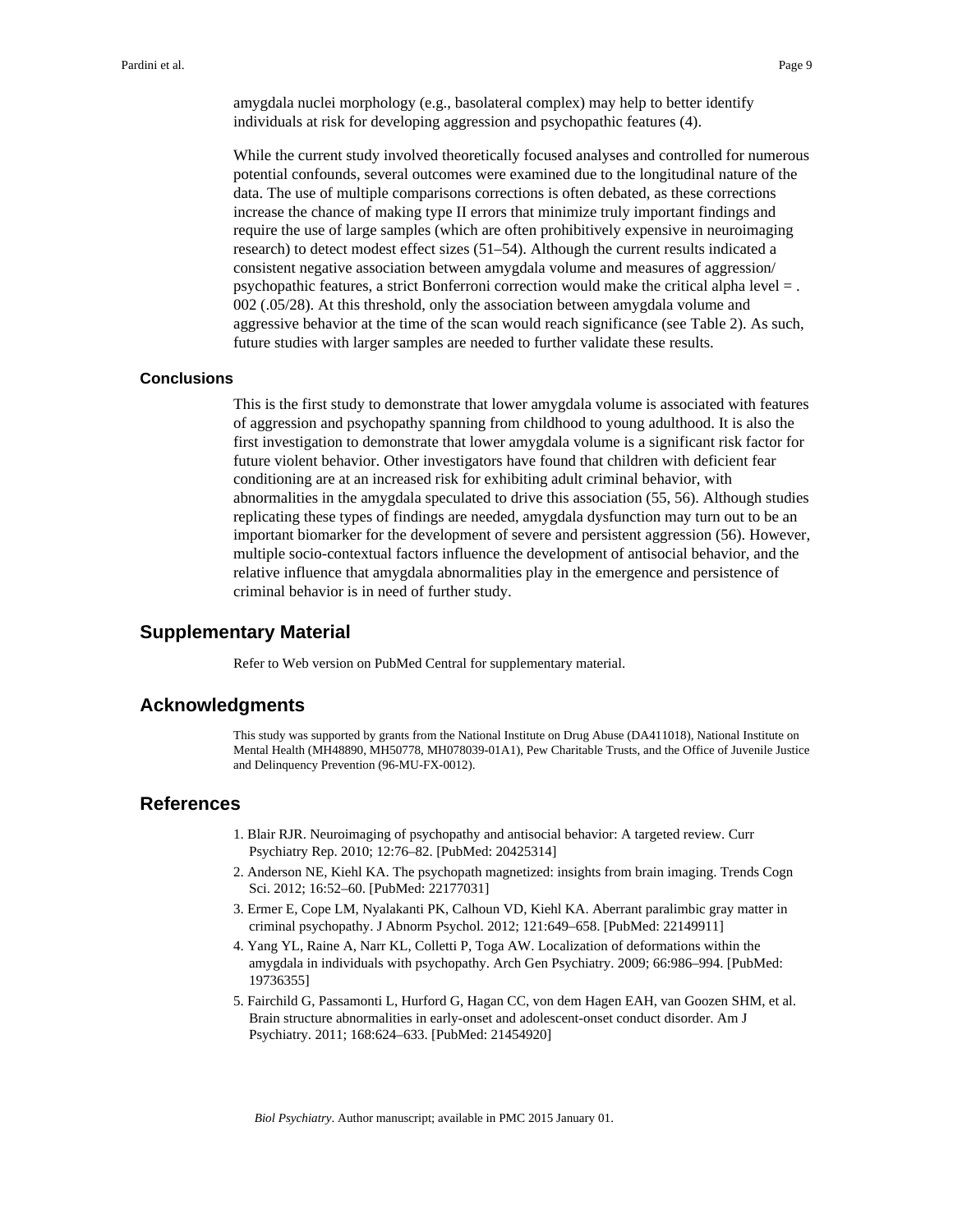- 6. Bobes MA, Ostrosky F, Diaz K, Romero C, Borja K, Santos Y, et al. Linkage of functional and structural anomalies in the left amygdala of reactive-aggressive men. Soc Cogn Affect Neurosci. 2012 Advanced online publication. 10.1093/scan/nss1101
- 7. Phelps EA, LeDoux JE. Contributions of the amygdala to emotion processing: From animal models to human behavior. Neuron. 2005; 48:175–187. [PubMed: 16242399]
- 8. Sterzer P, Stadler C, Poustka F, Kleinschmidt A. A structural neural deficit in adolescents with conduct disorder and its association with lack of empathy. Neuroimage. 2007; 37:335–342. [PubMed: 17553706]
- 9. Barkataki I, Kumari V, Das M, Taylor P, Sharma T. Volumetric structural brain abnormalities in men with schizophrenia or antisocial personality disorder. Behavioral Brain Research. 2006; 169:239–247.
- 10. Tiihonen J, Rossi R, Laakso MP, Hodgins S, Testa C, Perez J, et al. Brain anatomy of persistent violent offenders: More rather than less. Psychiat Res-Neuroim. 2008; 163:201–212.
- 11. Gregory S, Ffytche D, Simmons A, Kumari V, Howard M, Hodgins S, et al. The antisocial brain: Psychopathy matters: a structural mri investigation of antisocial male violent offenders. Arch Gen Psychiatry. 2012; 69:962–972. [PubMed: 22566562]
- 12. Raine A, Moffitt TE, Caspi A, Loeber R, Stouthamer-Loeber M, Lynam D. Neurocognitive impairments in boys on the life-course persistent antisocial path. J Abnorm Psychol. 2005; 114:38–49. [PubMed: 15709810]
- 13. Blair, RJR.; Karnik, NS.; Caoccaro, EF.; Steiner, H. Principles and practice of child and adolescent forensic mental health. American Psychiatry Publishing, Inc; Arlington, VA: 2010. Taxonomy and neurobiology of aggression; p. 267-278.
- 14. Orobio de Castro B, Veerman JW, Koops W, Bosch JD, Monshouwer HJ. Hostile attribution of intent and aggressive behavior: a meta-analysis. Child Dev. 2002; 73:916–934. [PubMed: 12038560]
- 15. Coccaro EF, McCloskey MS, Fitzgerald DA, Phan KL. Amygdala and orbitofrontal reactivity to social threat in individuals with impulsive aggression. Biol Psychiatry. 2007; 62:168–178. [PubMed: 17210136]
- 16. Reuter M, Weber B, Fiebach CJ, Elger C, Montag C. The biological basis of anger: Associations with the gene coding for DARPP-32 (PPP1R1B) and with amygdala volume. Behav Brain Res. 2009; 202:179–183. [PubMed: 19463699]
- 17. Loeber R, Burke J, Pardini DA. Perspectives on oppositional defiant disorder, conduct disorder, and psychopathic features. J Child Psychol Psyciatr. 2009; 50:133–142.
- 18. Salekin RT, Rogers R, Sewell KW. A review and meta-analysis of the Psychopathy Checklist and Psychopathy Checklist Revised: Predictive validity of dangerousness. Clinical Psychology: Science and Practice. 1996; 3:203–215.
- 19. Marsh AA, Finger EC, Mitchell DG, Reid ME, Sims C, Kosson DS, et al. Reduced amygdala response to fearful expressions in children and adolescents with callous-unemotional traits and disruptive behavior disorders. Am J Psychiatry. 2008; 165:712–720. [PubMed: 18281412]
- 20. Marsh AA, Cardinale EM. When psychopathy impairs moral judgments: Neural responses during judgments about causing fear. Soc Cogn Affect Neurosci. 2012 Advance online publication. 10.1093/scan/nss1097
- 21. Yang YL, Raine A, Colletti P, Toga AW, Narr KL. Morphological alterations in the prefrontal cortex and the amygdala in unsuccessful psychopaths. J Abnorm Psychol. 2010; 119:546–554. [PubMed: 20677843]
- 22. de Oliveira-Souza R, Hare RD, Bramati IE, Garrido GJ, Ignacio FA, Tovar-Moll F, et al. Psychopathy as a disorder of the moral brain: Fronto-temporo-limbic grey matter reductions demonstrated by voxel-based morphometry. Neuroimage. 2008; 40:1202–1213. [PubMed: 18289882]
- 23. Loeber, R.; Farrington, DP.; Stouthamer-Loeber, M.; White, HR. Violence and serious theft: Development and prediction from childhood to adulthood. New York, NY: Routledge; 2008.
- 24. Loeber, R.; Farrington, DP.; Stouthamer-Loeber, M.; Van Kammen, WB. Antisocial behavior and mental health problems: Explanatory factors in childhood and adolescence. New York, NY: Routledge; 1998.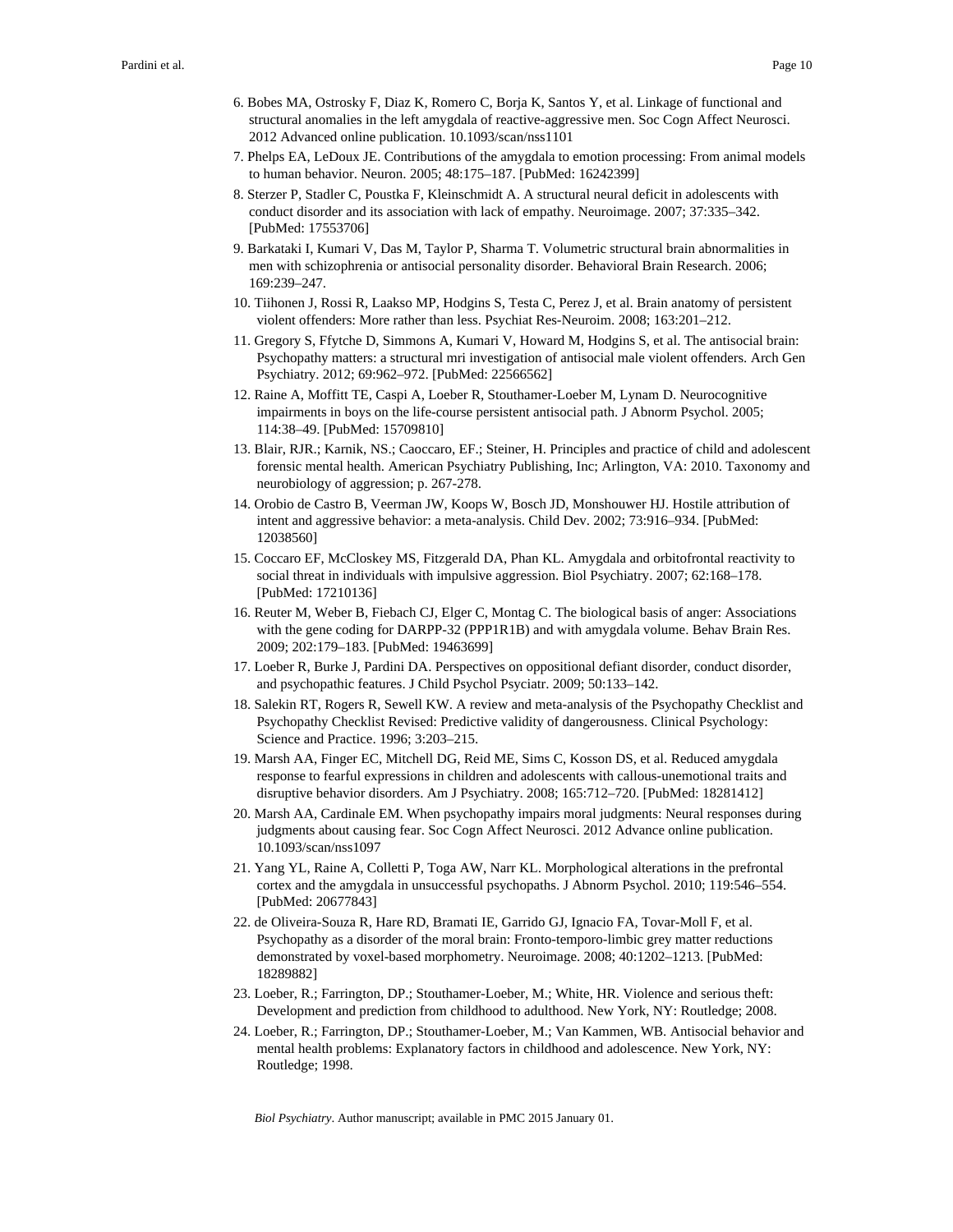- 25. Pardini DA, Phillips M. Neural responses to emotional and neutral facial expressions in chronically violent men. J Psychiatry Neurosci. 2010; 35:390–398. [PubMed: 20964961]
- 26. Robins, LN.; Cottler, LB.; Bucholz, KK.; Compton, WM.; North, CS.; Rourke, KM. Diagnostic interview schedule for the DSM-IV (DIS-IV). St. Louis, MO: Washington University School of Medicine; 2000.
- 27. Psychological Corporation. Wechsler Abbreviated Scale of Intelligence (WASI) manual. San Antonio, TX: Author; 1999.
- 28. Patenaude B, Smith SM, Kennedy DN, Jenkinson M. A Bayesian model of shape and appearance for subcortical brain segmentation. Neuroimage. 2011; 56:907–922. [PubMed: 21352927]
- 29. Achenbach, TM.; Edelbrock, C. Manual for the Teacher's Report Form and teacher version of the Child Behavior Profile. Burlington: University of Vermont, Department of Psychiatry; 1986.
- 30. Pardini D, Obradovic J, Loeber R. Interpersonal callousness, hyperactivity/impulsivity, inattention, and conduct problems as precursors to delinquency persistence in boys: A comparison of three grade-based cohorts. J Clin Child Adolesc Psychol. 2006; 35:46–59. [PubMed: 16390302]
- 31. Byrd AL, Loeber R, Pardini DA. Understanding desisting and persisting forms of delinquency: the unique contributions of disruptive behavior disorders and interpersonal callousness. J Child Psychol Psyciatr. 2011 Article first published online: 16 DEC 2011. DOI:2010.1111.
- 32. Lynam DR, Caspi A, Moffitt TE, Raine A, Loeber R, Stouthamer-Loeber M. Adolescent psychopathy and the big five: Results from two samples. J Abnorm Child Psychol. 2005; 33:431– 443. [PubMed: 16118990]
- 33. Raine A, Dodge K, Loeber R, Gatzke-Kopp L, Lynam D, Reynolds C, et al. The reactive-proactive aggression questionnaire: Differential correlates of reactive and proactive aggression in adolescent boys. Aggressive Behav. 2006; 32:159–171.
- 34. Achenbach, TM. Manual for the Youth Self-Report and 1991 profile. Burlington, VT: University of Vermont, Department of Psychiatry; 1991.
- 35. Paulhus, D.; Neumann, CS.; Hare, RD. Manual for the Self-Report of Psychopathy (SRP-III) scale. Multi-Health Systems; Toronto, Ontario CA: (in press)
- 36. Carre J, Hyde L, Neumann C, Viding E, Hariri AR. The neural signatures of distinct psychopathic traits. Soc Neurosci. 2012 Advance online publication. 10.1080/17470919.17472012.17703623
- 37. Neumann CS, Pardini DP. Factor structure and construct validity of the Self-Report Psychopathy (SRP) Scale and the Youth Psychopathic Traits Inventory (YPI) in young men. J Personal Disord. 2012
- 38. Achenbach, TM.; Rescorla, LA. Manual for the ASEBA Adult Forms & Profiles. Burlington, VT: University of Vermont, Research Center for Children, Youth, and Families; 2003.
- 39. Bryant FB, Smith BD. Refining the architecture of aggression: A measurement model for the Buss-Perry aggression questionnaire. J Res Pers. 2001; 35:138–167.
- 40. Stanford MS, Houston RJ, Mathias CW, Villemarette-Pittman NR, Helfritz LE, Conklin SM. Characterizing aggressive behavior. Assessment. 2003; 10:183–190. [PubMed: 12801190]
- 41. Kessler RC, Adler L, Ames M, Demler O, Faraone S, Hiripi E, et al. The World Health Organization adult ADHD Self-Report Scale (ASRS): A short screening scale for use in the general population. Psychol Med. 2005; 35:245–256. [PubMed: 15841682]
- 42. Bernstein DP, Fink L, Handelsman L, Foote J, Lovejoy M, Wenzel K, et al. Initial reliability and validity of a new retrospective measure of child abuse and neglect. Am J Psychiatry. 1994; 151:1132–1136. [PubMed: 8037246]
- 43. Oldfield RC. The assessment and analysis of handedness: The Edinburgh Inventory. Neuropsychologia. 1971; 9:97–113. [PubMed: 5146491]
- 44. Heinze G, Schemper M. A solution to the problem of separation in logistic regression. Stat Med. 2002; 21:2409–2419. [PubMed: 12210625]
- 45. Hare RD, Neumann CS. Psychopathy as a clinical and empirical construct. Annu Rev Clin Psycho. 2008; 4:217–246.
- 46. Rutherford M, Cacciola JS, Alterman AI, McKay JR, Cook TG. The 2-year test-retest reliability of the psychopathy checklist revised in methadone patients. Assessment. 1999; 6:285–292. [PubMed: 10445965]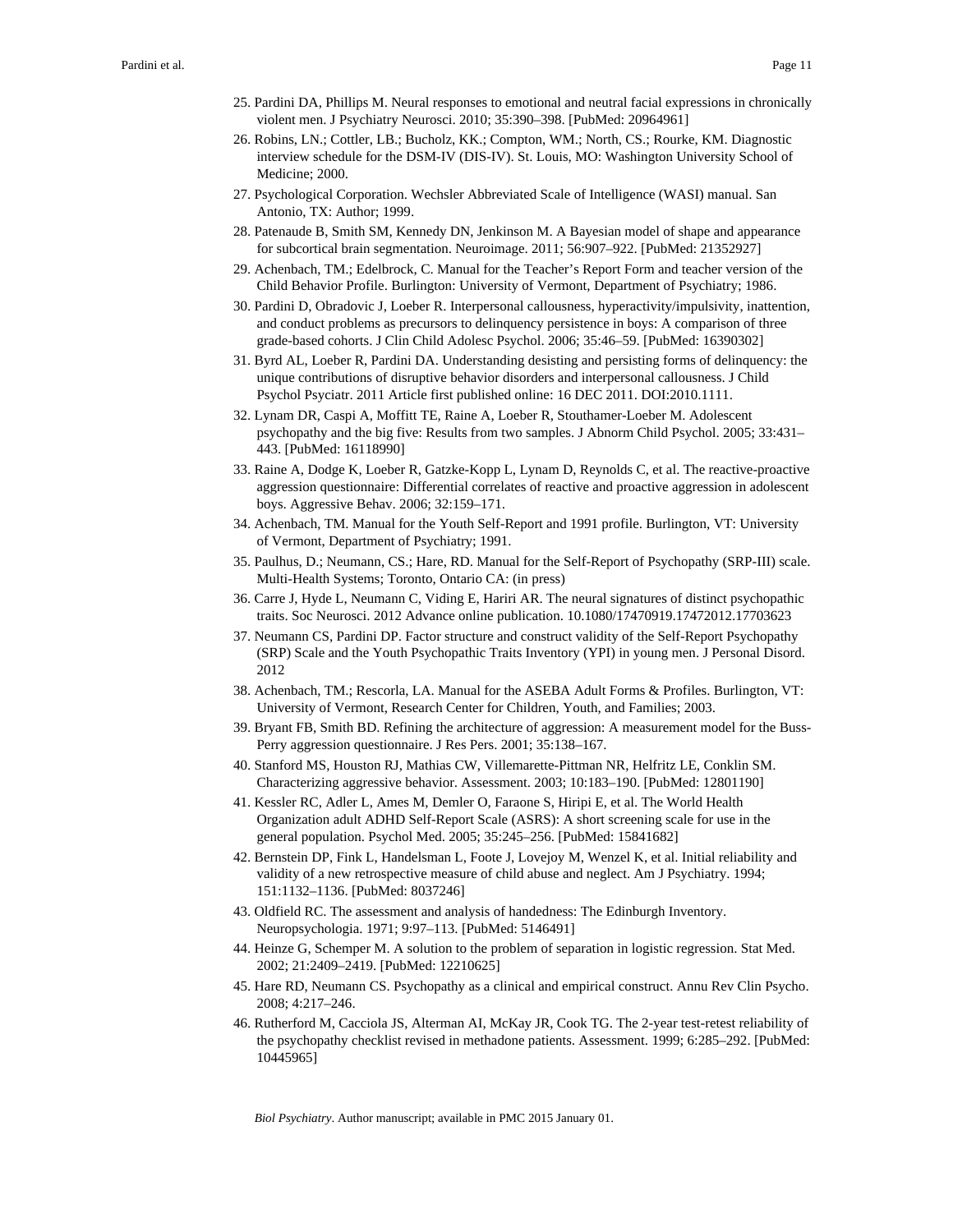- 47. Lynam DR, Caspi A, Moffitt TE, Loeber R, Stouthamer-Loeber M. Longitudinal evidence that psychopathy scores in early adolescence predict adult psychopathy. J Abnorm Psychol. 2007; 116:155–165. [PubMed: 17324026]
- 48. Obradović J, Pardini DA, Long JD, Loeber R. Measuring interpersonal callousness in boys from childhood to adolescence: An examination of longitudinal invariance and temporal stability. J Clin Child Adolesc Psychol. 2007; 36:276–292. [PubMed: 17658974]
- 49. Pardini DA, Loeber R. Interpersonal callousness trajectories across adolescence: Early social influences and adult outcomes. Crim Justice Behav. 2008; 35:173–196. [PubMed: 21394215]
- 50. Matthies S, Rusch N, Weber M, Lieb K, Philipsen A, Tuescher O, et al. Small amygdala high aggression? The role of the amygdala in modulating aggression in healthy subjects. World Journal of Biological Psychiatry. 2012; 13:75–81. [PubMed: 22256828]
- 51. Ludbrook J. On making multiple comparisons in clinical and experimental pharmacology and physiology. Clin Exp Pharmacol Physiol. 2007; 18:379–392. [PubMed: 1914240]
- 52. Perneger TV. What's wrong with Bonferroni adjustments. BMJ. 1998; 316:1236–1238. [PubMed: 9553006]
- 53. Cohen J. The earth is round (p<. 05). Am Psychol. 1994; 49:997.
- 54. Rothman KJ. No adjustments are needed for multiple comparisons. Epidemiology. 1990; 1:43–46. [PubMed: 2081237]
- 55. Gao Y, Raine A, Venables PH, Dawson ME, Mednick SA. Association of poor childhood fear conditioning and adult crime. Am J Psychiatry. 2010; 167:56–60. [PubMed: 19917592]
- 56. Sterzer P. Born to be criminal? What to make of early biological risk factors for criminal behavior. Am J Psychiatry. 2010; 167:1–3. [PubMed: 20068118]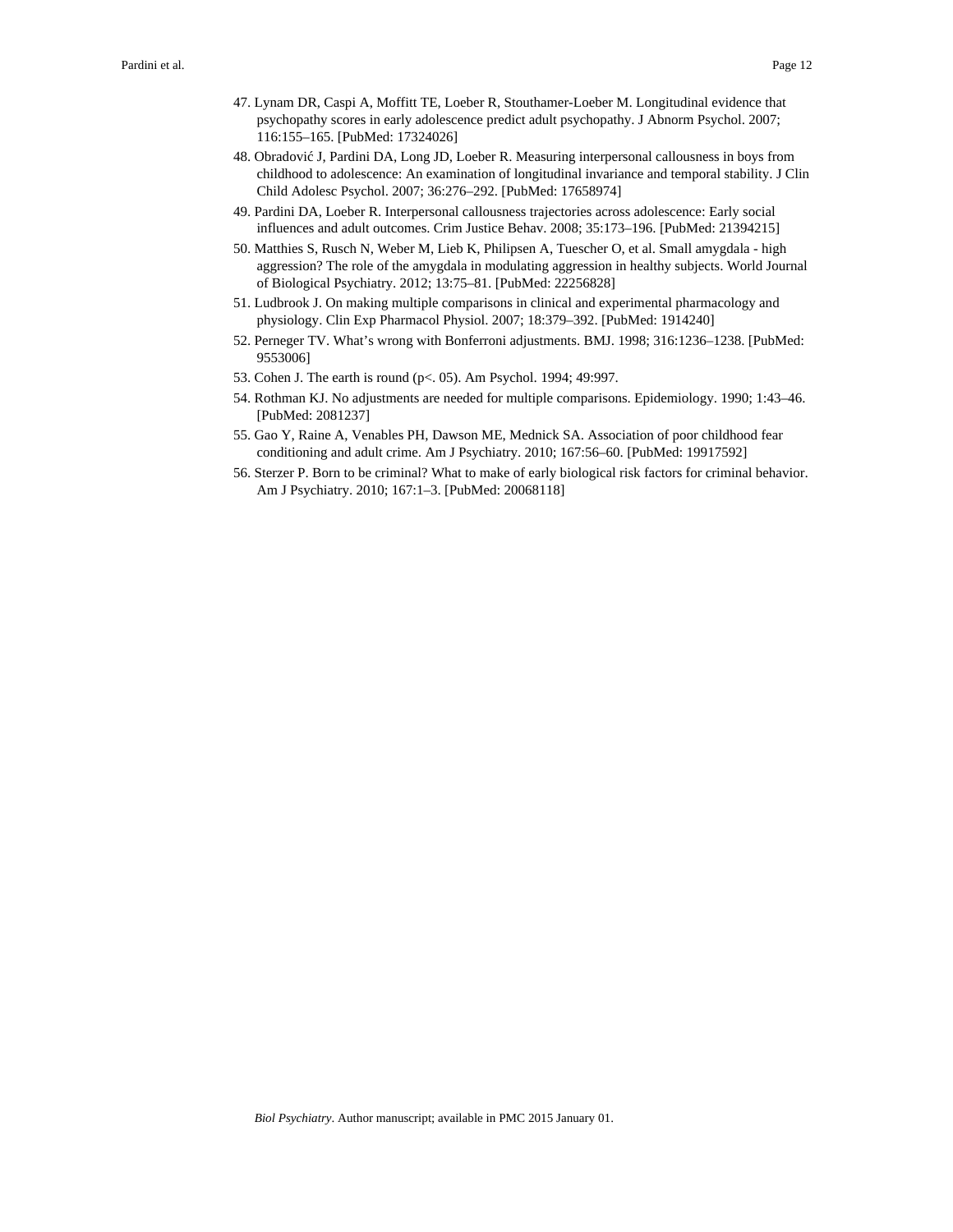

#### **Figure 1.**

Estimated mean amygdala volumes in men who committed violence during the post-scan follow-up and those who refrained from violence. Amygdala volumes are estimated marginal means after controlling for the number of years of prior violence. The *p*-values presented are based on the logistic regression model (see Table 4).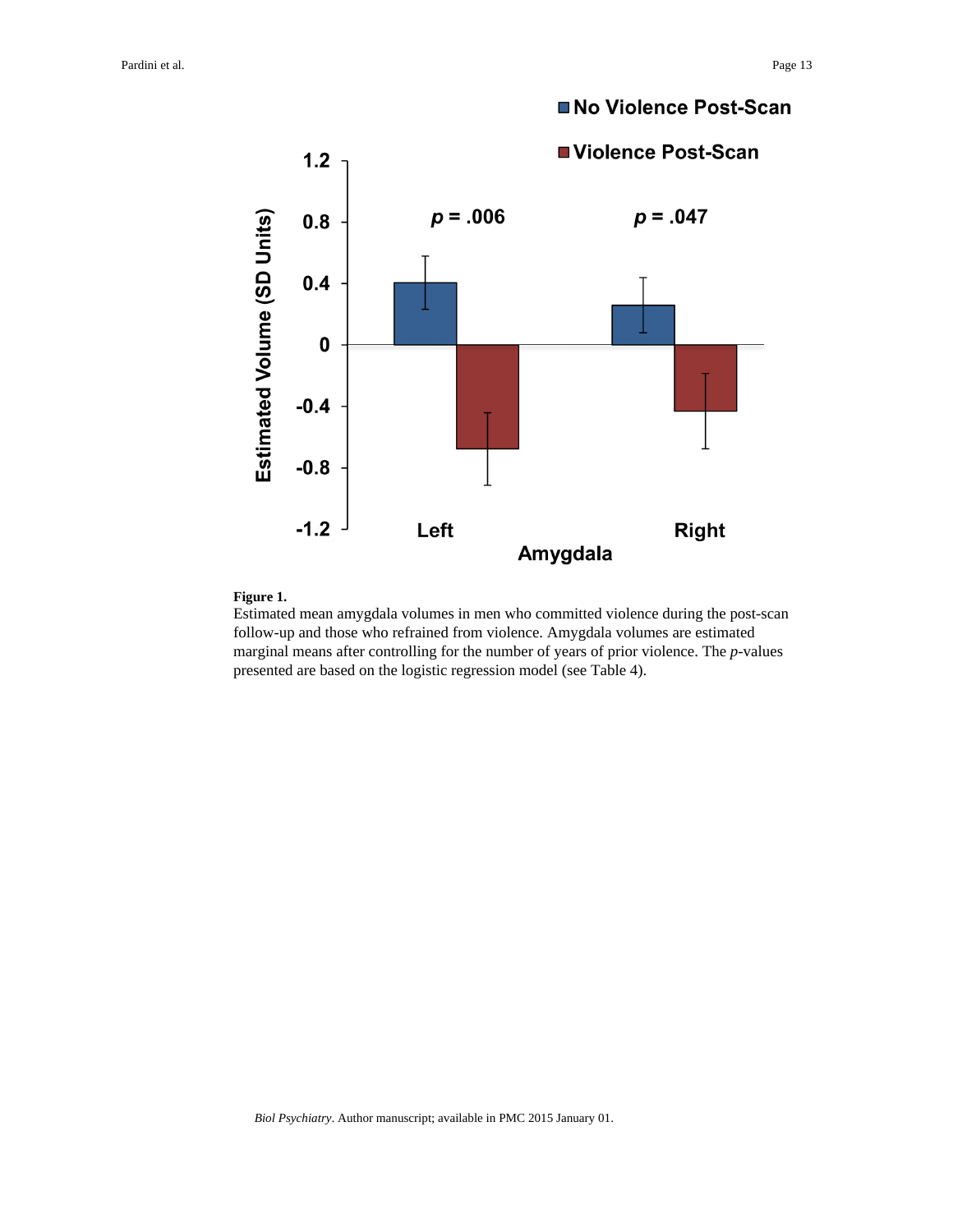

#### **Figure 2.**

Partial regression plot depicting the association between left amygdala volume and psychopathic traits at follow-up after controlling for psychopathic traits at the time of the scan and other model covariates. Amygdala volumes were transformed to z-scores prior to the analysis. Values on the x-axis and y-axis are residual scores after regressing each variable onto all other model covariates (i.e.,  $X-X$  and  $Y-\hat{Y}$ , respectively). Residuals are shown with different shapes/colors based on violence groupings at the time of the scan for descriptive purposes. *pr* = partial correlation.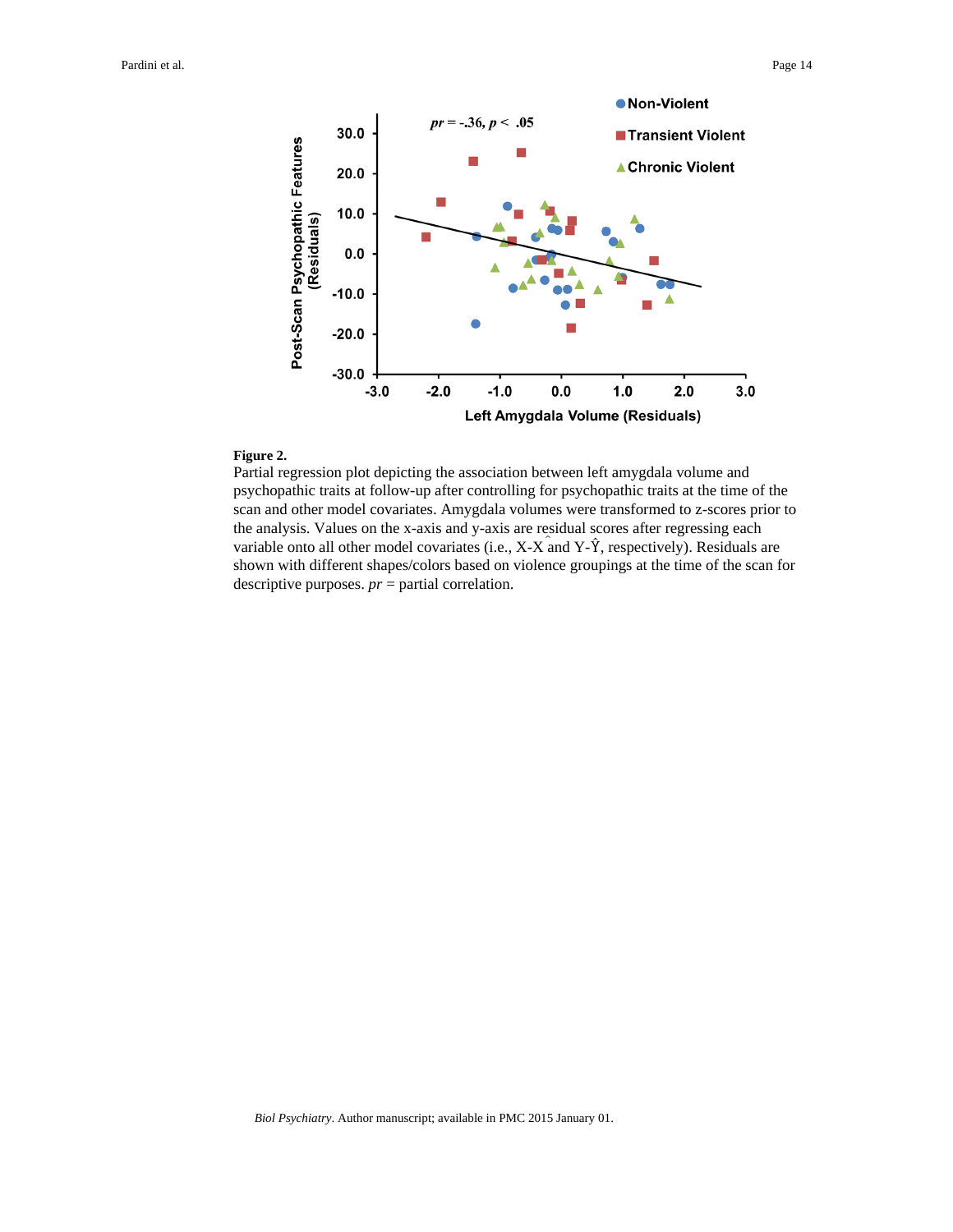| Φ  |
|----|
| ۰. |
|    |
|    |

Characteristics of Violence Groups at the Time of the Structural Neuroimaging Assessment Characteristics of Violence Groups at the Time of the Structural Neuroimaging Assessment

|                                    | No Serious Violence (N= 20) |                |                       |                |                       |                 |            |       |
|------------------------------------|-----------------------------|----------------|-----------------------|----------------|-----------------------|-----------------|------------|-------|
|                                    | <b>MIN</b>                  | $SD\%$         | <b>MIN</b>            | $SD\%$         | <b>MIN</b>            | $SD/ \%$        | $\chi^2/F$ | d     |
| Age                                | 26.76                       | 0.95           | 26.53                 | 0.86           | 26.55                 | 1.20            | 0.29       | 0.750 |
| Estimated intelligence             | 101.40                      | 10.75          | 100.37                | 9.42           | 96.25                 | 13.04           | 1.15       | 0.325 |
| Race                               |                             |                |                       |                |                       |                 | 田田         | 0.766 |
| Caucasian                          | 15.0%                       | ω              | 6.3%                  |                | 20.0%                 | 4               |            |       |
| African-American                   | 80.0%                       | $\tilde{a}$    | 87.5%                 | $\overline{4}$ | 70.0%                 | $\overline{4}$  |            |       |
| Other                              | 5.0%                        |                | 6.3%                  |                | 10.0%                 | $\mathcal{L}$   |            |       |
| Right handed                       | 95.0%                       | $\overline{0}$ | 100%                  | $\overline{a}$ | 80.0%                 | $\overline{16}$ | 답          | 0.120 |
| Aggression/Psychopathic Features   |                             |                |                       |                |                       |                 |            |       |
| Aggressive behavior (ASR)          | 1.9 <sup>a</sup>            | 1.83           | 4.13 <sup>a</sup>     | 3.46           | 7.65 <sup>b</sup>     | 6.64            | 8.22       | 0.001 |
| Verbal/physical aggression (AQ-SF) | 9.30 <sup>a</sup>           | 3.10           | 14.00 <sup>b</sup>    | 4.54           | $16.25^{b}$           | 5.12            | 13.28      | 0.001 |
| Premeditated aggression            | $18.00^{\rm a}$             | 6.61           | 22.38 <sup>b</sup>    | 5.29           | 25.00 <sup>b</sup>    | 4.12            | 8.41       | 0.001 |
| Impulsive aggression               | $25.15^{a}$                 | 6.33           | $30.75^{b}$           | 6.69           | $32.15^{b}$           | 7.31            | 5.85       | 0.005 |
| Psychopathic features              | 118.31ª                     | 17.74          | 137.50 <sup>b</sup>   | 26.64          | 143.85 <sup>b</sup>   | 23.11           | 6.92       | 0.002 |
| Potential Confounds                |                             |                |                       |                |                       |                 |            |       |
| Anxious/depressed                  | 3.30 <sup>a</sup>           | 4.54           | 2.50 <sup>a</sup>     | 1.51           | 7.65 <sup>b</sup>     | 7.26            | 5.39       | 0.007 |
| ADHD symptom severity              | 7.55 <sup>ab</sup>          | 3.33           | $6.81^{\rm {a}}$      | 2.48           | 9.75 <sup>b</sup>     | 4.66            | 3.22       | 0.048 |
| Hx of substance abuse              | $15.0\%$ <sup>a</sup>       | 3              | $50.0\%$ <sup>b</sup> | ${}^{\circ}$   | $60.0\%$ <sup>b</sup> | $\overline{12}$ | 5.11       | 0.009 |
| Hx of substance dependence         | $0.0\%$ a                   | $\circ$        | $18.8\%$ ab           | 3              | $35.0\%$ b            | $\overline{ }$  | 日田         | 0.010 |
| Hx of internalizing disorders      | 0.0%                        | $\circ$        | 0.00%                 | $\circ$        | 15.0%                 | 3               | 臣          | 0.102 |
| Hx of psychotropic medication      | 10.0%                       | 2              | 6.3%                  |                | 35.0%                 | $\overline{ }$  | 臣          | 0.070 |
| Any prior concussion               | 25.0%                       | 5              | 43.8%                 |                | 55.0%                 | Ξ               | 3.79       | 0.151 |
| Prior incarceration                | $0.0\%$ a                   | $\circ$        | $25.0\%$ <sup>b</sup> | 4              | $40.0%$ <sup>b</sup>  | ${}^{\circ}$    | EET        | 0.003 |
| Childhood maltreatment             | $41.30^{a}$                 | 6.80           | 39.56 <sup>a</sup>    | 5.77           | $50.71^{b}$           | 15.28           | 6.20       | 0.004 |

*Biol Psychiatry*. Author manuscript; available in PMC 2015 January 01.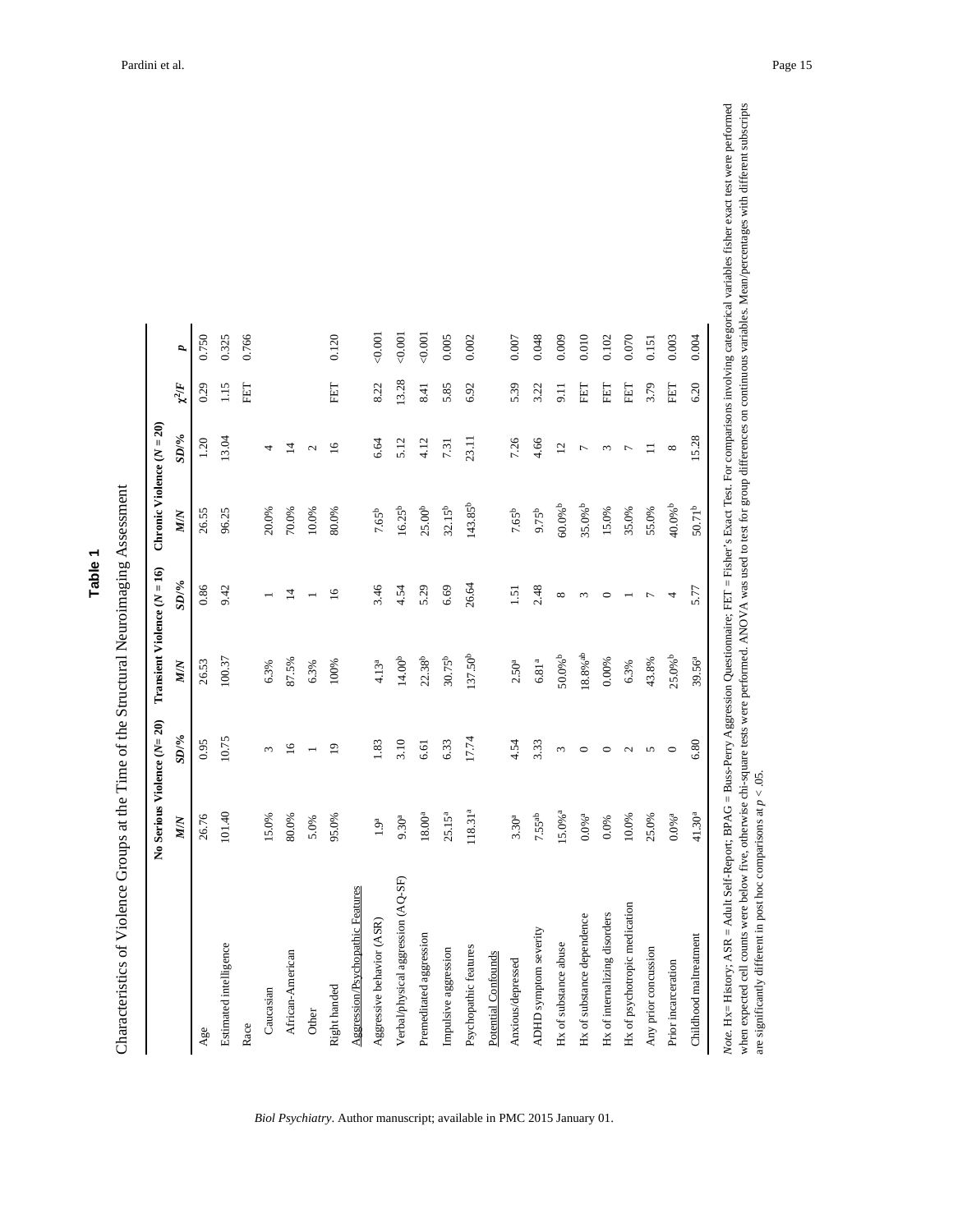| c<br>۷ |  |
|--------|--|
| Φ      |  |
| ۰.     |  |
|        |  |
|        |  |

Associations Between Amygdala Volume and Concurrent Violence, Aggression and Psychopathic Features in Adulthood Associations Between Amygdala Volume and Concurrent Violence, Aggression and Psychopathic Features in Adulthood

|                                                                                |   |              | Left                                                 |                |                         | Right |                       |                |
|--------------------------------------------------------------------------------|---|--------------|------------------------------------------------------|----------------|-------------------------|-------|-----------------------|----------------|
| <b>Dependent Variables</b>                                                     | R | SE           | $\overline{a}$                                       | $\Delta R^2$ B |                         |       | $SE$ $p$ $\Delta R^2$ |                |
| Verbal/physical aggression (AQ-SF) -0.78 0.61 0.204 0.205 0.61 0.61 0.229 0.02 |   |              |                                                      |                |                         |       |                       |                |
| Aggressive behavior (ASR) <sup>a</sup>                                         |   |              | $-0.34$ 0.07 $-0.001$ 0.00 0.00 0.08 0.08 0.000 0.01 |                |                         |       |                       | $\overline{0}$ |
| Impulsive aggression                                                           |   | $-2.30$ 0.80 | 0.006                                                |                | $0.10 - 1.42$ 0.89      |       | 0.117                 | 0.03           |
| Premeditated aggression                                                        |   | $-1.61$ 0.76 | 0.038                                                |                | $0.07$ -1.76 0.76 0.024 |       |                       | 0.08           |
| Psychopathic features                                                          |   |              | $0.43$ 1.75 0.806 0.00 1.11 1.76 0.532 0.00          |                |                         |       |                       |                |

ard stepwise inclusion procedure. Amygdala volumes were transformed to z-scores prior to Note. All estimates are after controlling for the potential confounds listed in the methods section using a backward stepwise inclusion procedure. Amygdala volumes were transformed to z-scores prior to .<br>a  $1000$  and  $1000$  and  $1000$  and  $1000$  and  $1000$  and  $1000$  and  $1000$  and  $1000$  and  $1000$  and  $1000$  and  $1000$  and  $1000$  and  $1000$  and  $1000$  and  $1000$  and  $1000$  and  $1000$  and  $1000$  and  $1000$  and  $1000$  and the analysis. AQ-SF = Aggression Questionnaire-Short Form. ASR = Adult Self-Report.

 $a_{\rm log}$  transformed due to positive skew. *a*log transformed due to positive skew.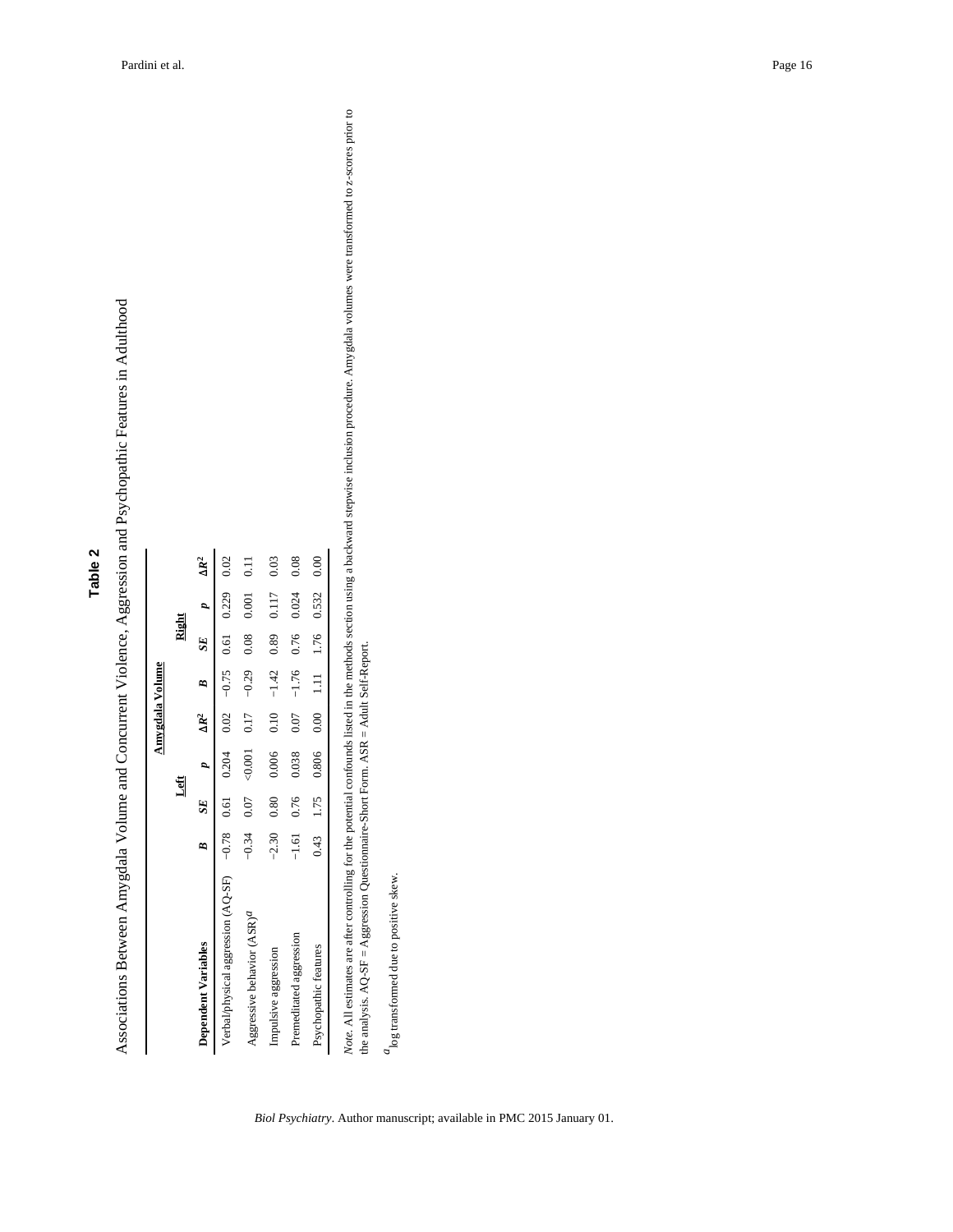Associations Between Adult Amygdala Volume and Earlier Aggressive Behavior and Psychopathic Features Associations Between Adult Amygdala Volume and Earlier Aggressive Behavior and Psychopathic Features

|                                        |         |      |       |              | <b>Anygdala Volume</b>                       |      |       |              |
|----------------------------------------|---------|------|-------|--------------|----------------------------------------------|------|-------|--------------|
|                                        |         |      | Left  |              |                                              |      | Right |              |
| Dependent Variables                    | B       | SE   | p     | $\Delta R^2$ | B                                            | SE   | p     | $\Delta R^2$ |
| Childhood (Ages $7.5-11$ )             |         |      |       |              |                                              |      |       |              |
| Aggressive behavior <sup>a</sup>       | $-0.14$ | 0.06 | 0.023 |              | $-0.04$                                      | 0.06 | 0.491 |              |
| Interpersonal callousness <sup>a</sup> | $-0.15$ | 0.06 | 0.015 |              | $-0.08$                                      | 0.06 | 0.192 | ı            |
| Adolescence (Age 16)                   |         |      |       |              |                                              |      |       |              |
| Reactive aggression <sup>a</sup>       | $-0.09$ | 0.07 | 0.200 | 0.03         | $-0.08$                                      | 0.07 | 0.236 | 0.03         |
| Proactive aggression <sup>a</sup>      | $-0.14$ | 0.10 | 0.176 | 0.03         | $-0.21$                                      | 0.10 | 0.038 | 0.06         |
| Aggressive behavior (YSR)              | $-0.03$ | 0.30 | 0.350 | 0.01         | $-0.06$                                      | 0.03 | 0.064 | 0.04         |
| Psychopathic features                  |         |      |       |              | $-0.02$ $0.02$ $0.298$ $0.02$ $-0.42$ $0.02$ |      | 0.043 | 0.06         |

analysis. Generalized estimating equations were used to analyze childhood variables, which were assessed every six months over the first eight waves of data collection. Due to missing data, there were 391 analysis. Generalized estimating equations were used to analyze childhood variables, which were assessed every six months over the first eight waves of data collection. Due to missing data, there were 391 ising a backward stepwise inclusion procedure. Amygdala volumes were transformed to z-scores prior to the *Note.* YSR= Youth Self-Report. All estimates are after controlling for potential confounds using a backward stepwise inclusion procedure. Amygdala volumes were transformed to z-scores prior to the (interpersonal callousness) and 393 (aggressive behavior) observations out of a possible 448 for childhood outcomes. Complete data was available for 46 adolescent participants. (interpersonal callousness) and 393 (aggressive behavior) observations out of a possible 448 for childhood outcomes. Complete data was available for 46 adolescent participants. controlling for poten  $180te$ .  $15K = 100th$  Self-Keport. All estimates are after

 $a_{\rm log}$  transformed due to positive skew. *a*log transformed due to positive skew.